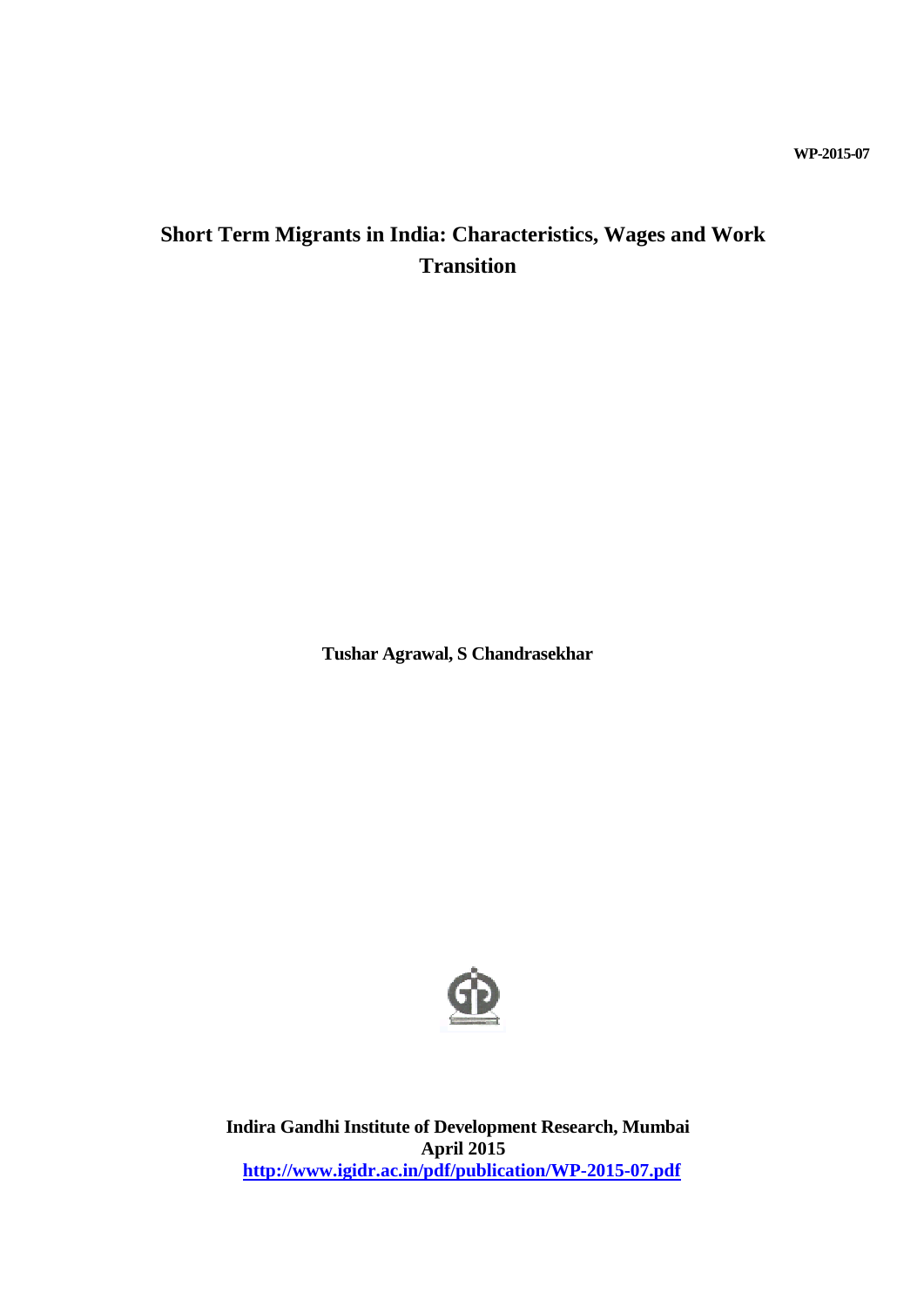# **Short Term Migrants in India: Characteristics, Wages and Work Transition**

**Tushar Agrawal, S Chandrasekhar Indira Gandhi Institute of Development Research (IGIDR) General Arun Kumar Vaidya Marg Goregaon (E), Mumbai- 400065, INDIA** Email(corresponding author): chandra@igidr.ac.in

#### **Abstract**

*With 53 percent of India's labour force still engaged in agriculture it is apparent that India has not witnessed a reduction in the share of population working in agriculture. This is primarily because in the two decades of economic reforms, beginning the nineties, adequate new jobs were not created in other sectors of the economy. With rural unemployment rates being sticky, the phenomenon of short term migration has become important in rural India. This paper uses a nationally representative data on migration to examine the characteristics of short term migrants. Since the spatial distribution of jobs is an important determinant of the decision of migrate we compute the location quotient to identify whether a district has a higher concentration of workers in agriculture, manufacturing, construction and services sector. After controlling for household and individual characteristics, we find that an individual is more likely to be a short term migrant if the individual is from a district with a higher concentration of workers in the construction industry. Using instrumental variable model, we find that short term migrants earn low wages compared to non-short term migrant. Following this we model the transition of short term migrant workers across industries drawing on the literature on transition measures developed to measure income and occupational mobility.*

#### **Keywords: Short Term Migration, Wages,**

**JEL Code: O1, R23**

#### **Acknowledgements:**

This paper is written as part of the initiative "Strengthen and Harmonize Research and Action on Migration in the Indian Context" which is supported by Sir Dorabji Tata Trust and Allied Trusts. We are grateful to Sripad Motiram and seminar participants at Indira Gandhi Institute of Development Research for useful comments.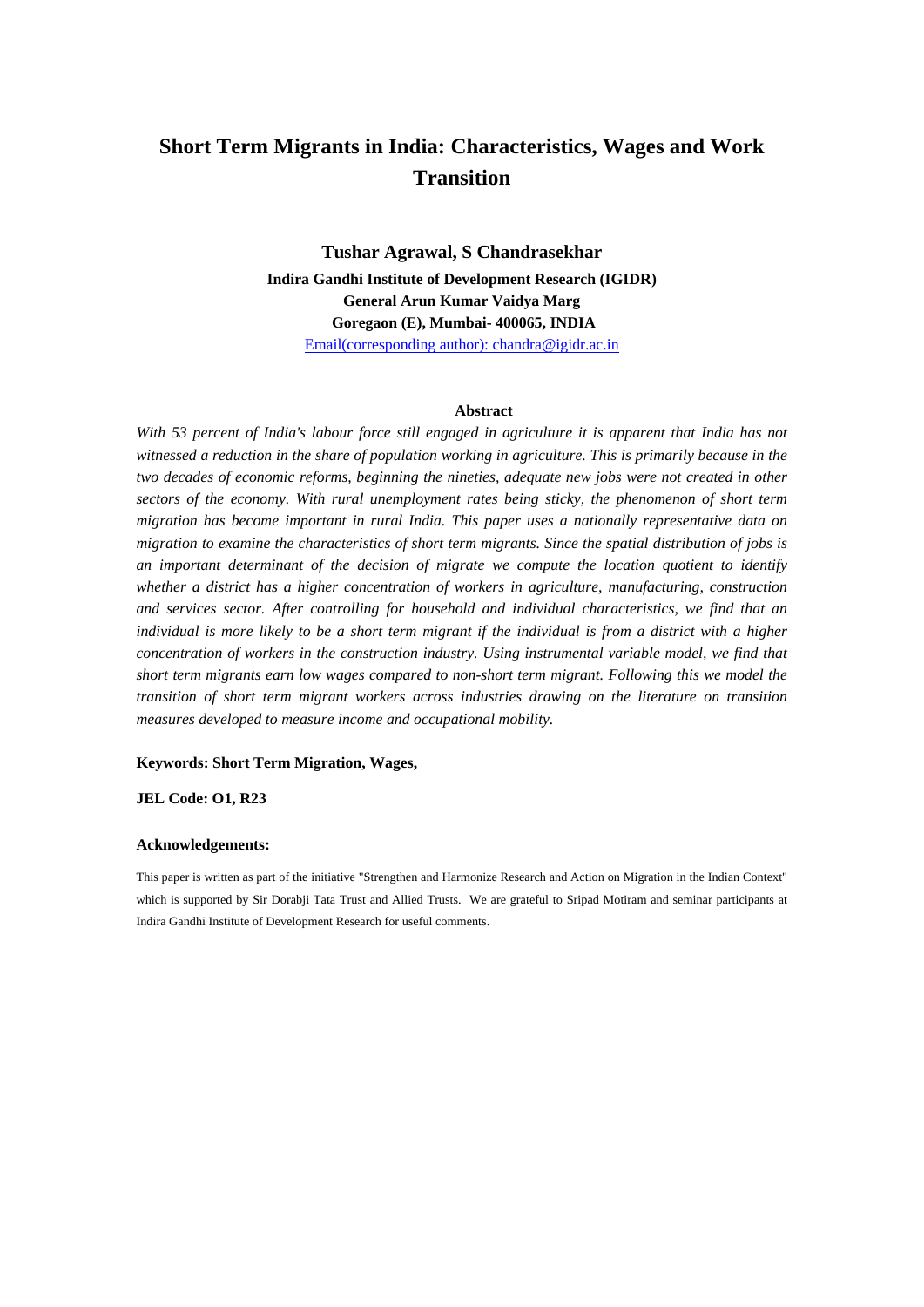## **Short Term Migrants in India: Characteristics, Wages and Work Transition**

# **1. Introduction**

An important result stemming from the Harris-Todaro framework is that over the course of a country's economic development there is a transition of workers from the agricultural sector to the non-agricultural sector (Harris and Todaro, 1970). Many would argue that a transformation of any significant magnitude is probably not evident in rural India. In a recent article reviewing India's growth performance, Kotwal *et al.* (2011) point out that one distinct aspect of India's experience is the slow rate of decline in the share of workforce employed in agriculture. The share of agriculture in value added as a percent of gross domestic product decreased from 39% in 1983-84 to 20% in 2004-05 while the share of agriculture in total employment declined from 68% to 58%. They argue that "an important component of growth-moving labor from low to high productivity activities- has been conspicuous by its absence in India. Also, as the labor to land ratio grows, it becomes that much more difficult to increase agricultural wages and reduce poverty" (p. 1195).

In fact the findings from a survey conducted by the National Sample Survey Organisation (NSSO) in 2003 revealed that 27% of the farmers did not find farming profitable and given an option 40% of the farmers would not wish to continue farming and instead pursue other opportunities (Government of India, 2005). In addition to the fact that in 2004-05, the rural unemployment rate was sticky at 8.2%, the level of underemployment was also sizable. Among those aged 15 years and above, about 11% of usually employed rural males and 7% of usually employed rural females sought or were available for additional work. The proportion of persondays of the usually employed utilised for work, in the rural areas, was estimated at about 66% for females and 89% for males (Government of India, 2006).

Given this scenario, while theory would predict a shift from agriculture, in reality, exiting from agriculture has proved to be difficult since adequate number of jobs have not been created in other sectors. Consequently, it is but inevitable that, India would witness an increase in the number of itinerant workers or short term migrants. In 2007-08, based on a survey conducted by NSSO, we estimate that there are 12.58 million short term migrant workers residing in rural India. The phenomenon of short term migration is not new and there is a large literature with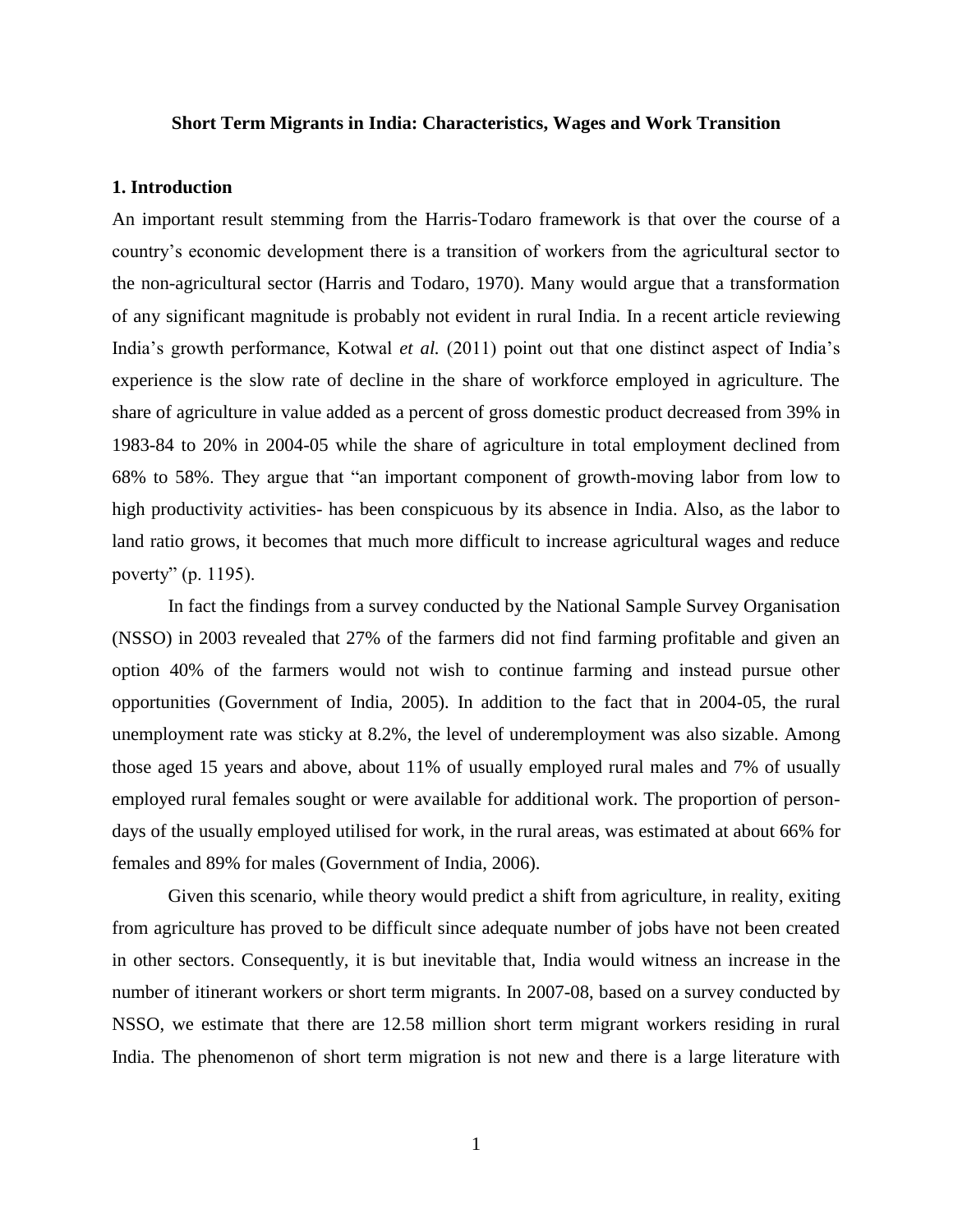many of them being localized studies. Today, what is new about the phenomenon of short term migration is the size of short migrant in the workforce.

Using a nationally representative survey on employment unemployment and migration conducted in 2007-08 in India, this paper focuses on two outcomes in the context of short term migrants - wages and change in the sector (industry) of employment at the time of short term migration. To begin with, we examine the characteristics of short term migrants using a logistic regression analysis. Of particular interest is how spatial agglomeration of industries (concentration of specific types of industries in a district or a region) affects the probability of being a short term migrant. Following this, we analyze the wage differentials between short term migrants and individuals who are not short term migrants. We use an instrumental variable approach recognizing that the variable capturing status of a short term migrant could be an endogenous variable. Finally, we examine transition of short term migrants from one sector to another, i.e., we compare the industry of work of short term migrants based on their usual status during the year preceding the survey with the industry of work when they were away from home.

# **2. Literature Review**

A reading of the empirical literature on migration clearly brings out three strands. The first strand looks at the characteristics of households with a seasonal migrant or return migrant or the individual characteristics of such migrants. The second strand looks at how certain indicators of household well-being (consumption expenditure, food expenditure or nutrition outcomes) vary across households with and without migrants. The third strand looks at occupational mobility of migrants.

We now turn to a brief description of the findings from three strands of the literature. Haberfeld *et al.* (1999) examine the characteristics of rural Indian households with at least one seasonal migrant. They find that households with more educated members or households with fewer working members or households with higher income from agriculture or livestock are less likely to have an individual seasonal migrant. They also find that households living in less developed regions are more likely to have a short term migrant as a household member. Other studies in the Indian context find that households from socially disadvantaged communities are more likely to have short term migrants (Deshingkar, 2008). In the context of Bangladesh, Khandker *et al.* (2012) find that the probability of a seasonal migrant being a household member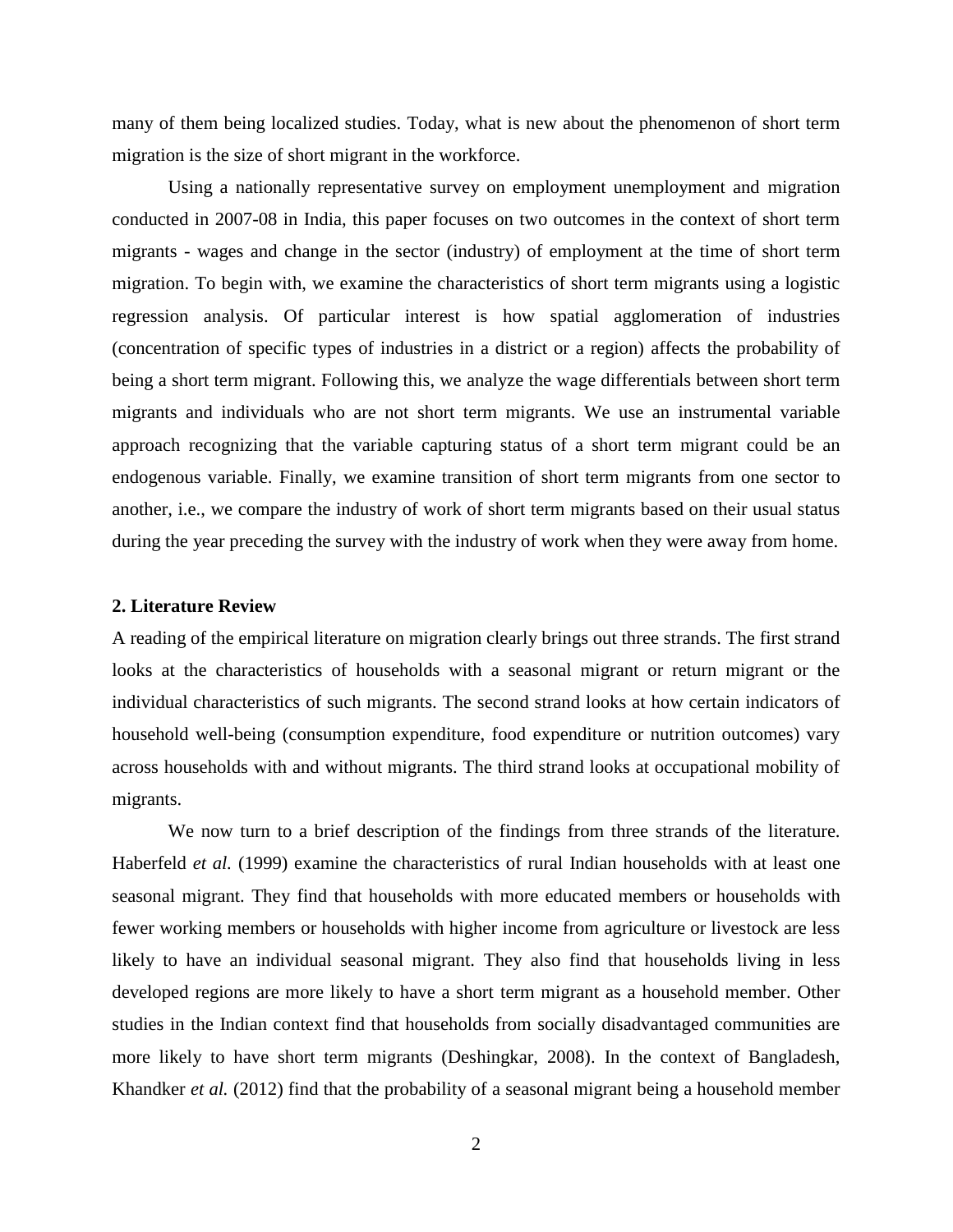is higher for households with more dependents, or not possessing land, and dependent on wage employment in agriculture. Among other studies on similar lines in the context of other countries is the work by Görlich and Trebesch (2008) who seek to understand the determinants of migration and in particular the determinants of seasonal migrants in Moldova. They find that household size, presence of educated adults and the household's perception of poverty are important correlates of presence of a migrant in a household.

The second strand of the literature identifies the role of seasonal migration on living standards. De Haan (1999) provides a review of literature on the role of migration on livelihoods and poverty from a policy perspective. He argues that migration of workers, between and within urban and rural areas, has to be seen as a critical element in the livelihoods of many households in developing countries, poor as well as rich. A study for rural Vietnam by De Brauw and Harigaya (2007) find that in Vietnam seasonal migration plays an important role in improving a household's per capita expenditure. Their study also suggests that seasonal migration reduces poverty without affecting inequality within rural areas. In another study, De Brauw (2010) examines the effects of seasonal migration on agricultural production and finds that migrant households move out of rice production and shift into more land-intensive crops. In a recent paper, Nguyen and Winters (2011) find that short term migration has a positive effect on overall per capita food expenditures, per capita calorie consumption and food diversity in Vietnam.

The third strand in the literature focusing on occupational mobility basically looks at whether a migrant stays in the same occupation group, moves to a higher rank occupation, or moves to a lower rank occupation (Carletto and Kilic, 2011). The classification is generated based on either the observed wages of the migrant before and after migration or by examining the wage data across occupations and accordingly ranking them. The occupational mobility of individuals is modeled within the framework of a multinomial logit or ordered probit. Another empirical approach which is not regression based is the literature on transition measures developed to measure income and occupational mobility by Shorrocks (1978), and Sommers and Conlisk (1979). Formby *et al.* (2004) have developed statistical inference procedures for the measures used in this literature. Drawing on this literature, a recent contribution by Motiram and Singh (2012) examines the mobility in occupation across generations in rural and urban India by comparing the outcome of the sons with their fathers. They find "substantial intergenerational persistence, particularly in the case of low-skilled and low-paying occupations, e.g., almost half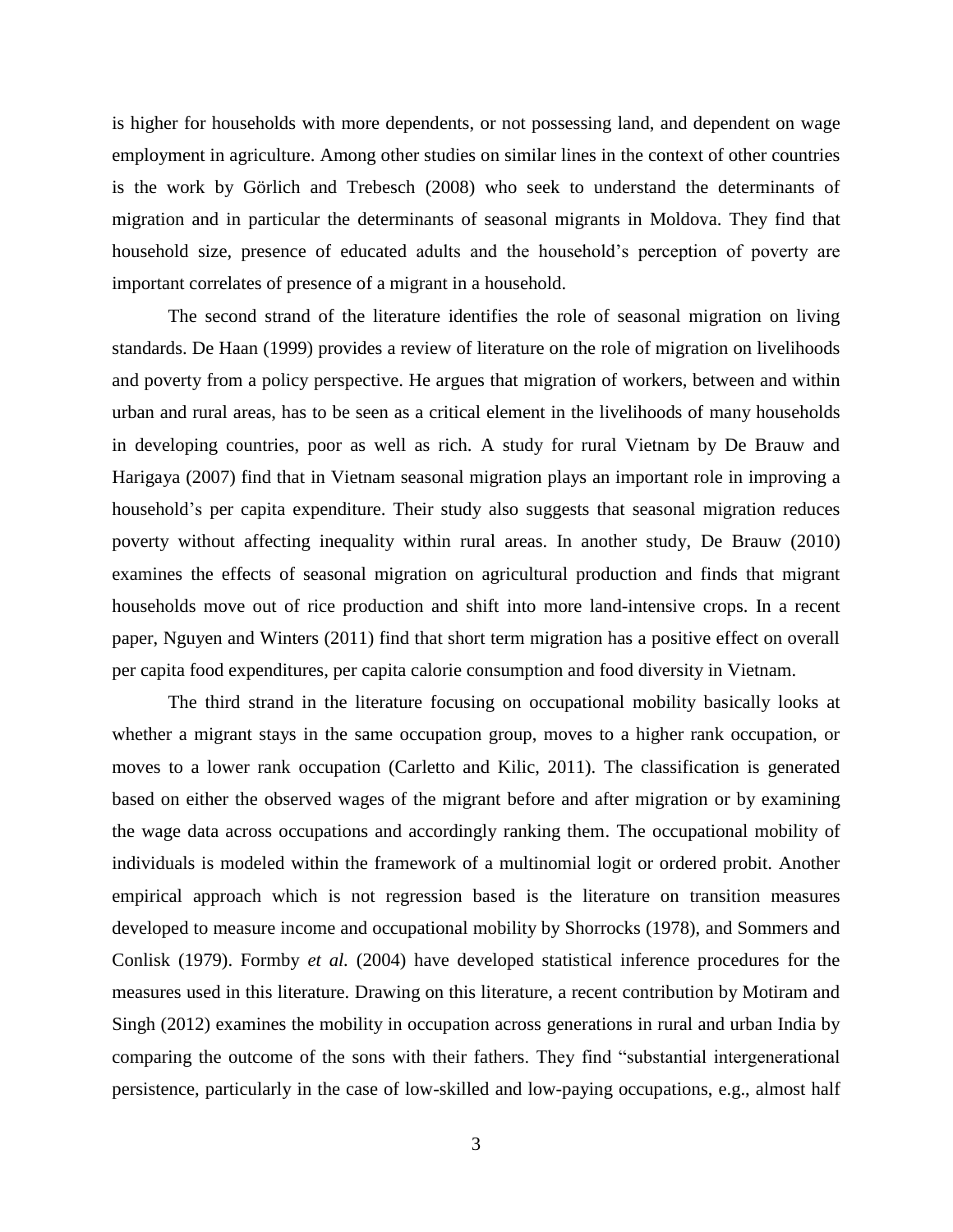the children of agricultural labourers end up becoming agricultural labourers" (p. 56). Their result implies the persistence of inequality of opportunity.

# **3. Data and Summary Statistics**

 $\overline{\phantom{a}}$ 

The data on migration used in this paper comes from India's National Sample Survey Organisation's (NSSO) socio-economic survey on employment, unemployment and migration conducted over the period July 2007- June 2008 ( $64<sup>th</sup>$  round). The sampling frame for the survey is Census of India. The NSSO adopts a stratified multi-stage design. The first stage sampling unit (FSU) is the lowest geographical unit. There are 7,984 FSUs (villages) in rural India and 4,704 FSUs (urban blocks) in urban India. From each FSU households were chosen along these criteria: two households having at least one out-migrant and received at least one remittance from him/ her during last 365 days, four households having at least one other type of migrants, including temporary out-migrants, for employment purpose and four other households.<sup>1</sup>

Information was canvassed from 79,091 rural and 46,487 urban households covering 374,294 rural and 197,960 urban residents. The data set is not only nationally representative for all India but also for each of its 35 states and union territories. The survey has detailed information on household characteristics, demographic and usual activity particulars of household members and wages for those working and not self-employed.

For each individual, information is available on whether he or she is a short term migrant, a return migrant, or a migrant. A short term migrant is an individual who stayed away from village or town for one month or more but less than six months<sup>2</sup> during last  $365$  days for employment or in search of employment. The cutoff of six months is used to determine the usual place of residence of individual.

<sup>&</sup>lt;sup>1</sup> Please refer Government of India (2010) for further details on issues relating to sampling.

 $2$  Due to the use of the six month criteria to define place of residence, the estimate of number of seasonal migrants has proven to be contentious (Deshingkar, 2006). The survey manual of NSSO defines a household and its members as follows: "A group of persons normally living together and taking food from a common kitchen will constitute a household. It will include temporary stay-aways (those whose total period of absence from the household is expected to be less than 6 months) but exclude temporary visitors and guests (expected total period of stay less than 6 months)". Some would argue that it is not uncommon to have an individual who is considered as a member of the household but has spent over six months away from home and this individual should be counted as short term migrant. However, based on the NSSO criteria this individual is not a member of the household and hence not a short term migrant. In the NSSO survey, this individual would be enumerated where he or she spent more than six months of the year working. Further, in the survey these individuals would be classified as out-migrants by NSSO. So the debate is over how many out-migrants are likely to be short term migrants if one did not use the criteria of six months used by NSSO for deciding place of residence.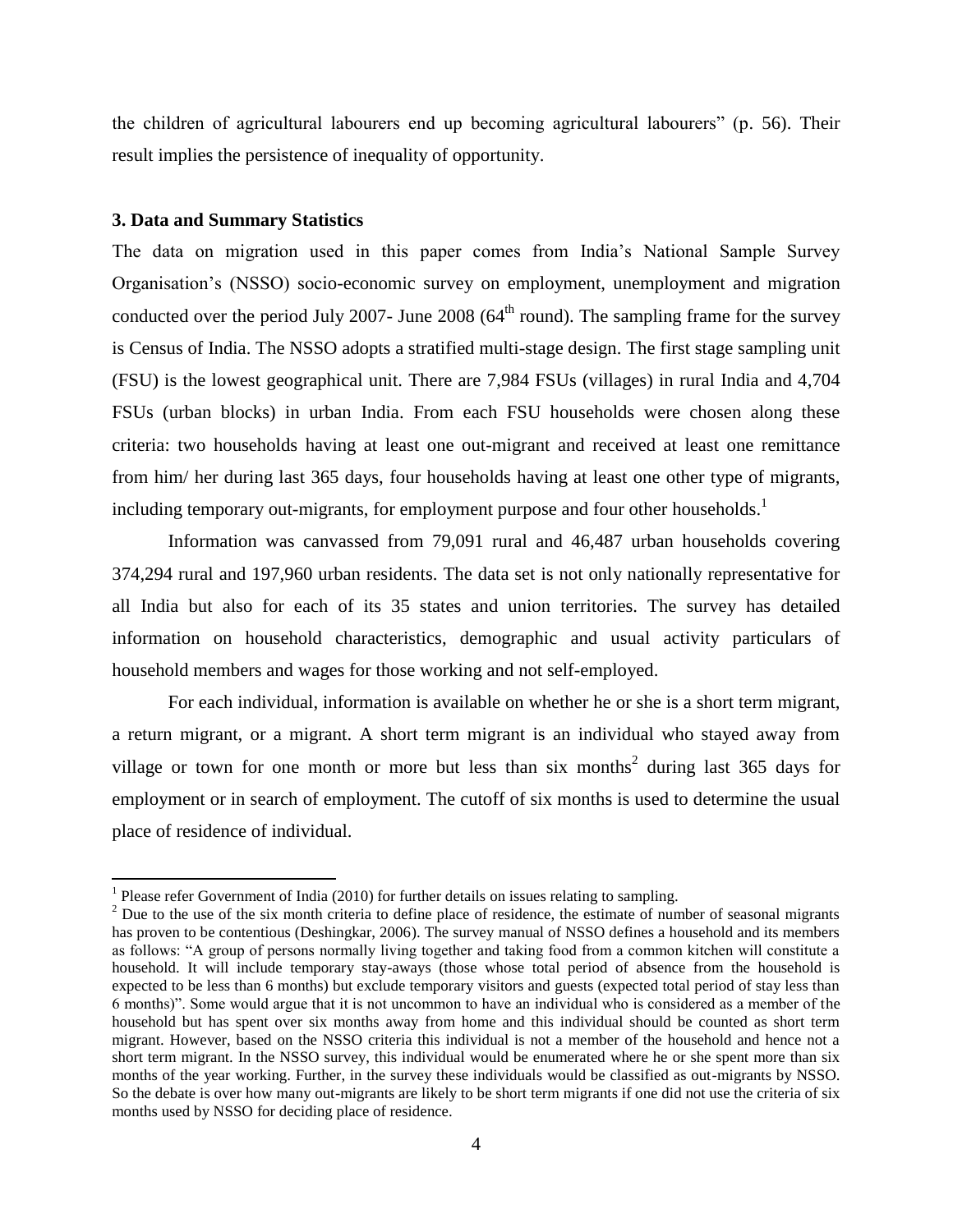Before we proceed further we should note that in the literature the identification of a short term migrant is not based on a uniform definition. Nguyen and Winters (2011) define a short term migrant as an "individual who stays in the household for a cumulative period of less than or equal to 6 months in the past twelve months prior to the survey, but was gone the remaining part of the year" (p. 74). De Brauw (2010) defines "seasonal migrants as members of the household who left for part of the year to work, but are still considered household members" (p. 116). At a conceptual level Carletto *et al.* (2012) argue that the following five individual characteristics can help researchers to determine who is a migrant: place of birth, whether or not the individual resides in the place of birth, household membership, duration of any stays away from the residence, and time period of reference. The NSSO data set identifies a short term migrant based on the last three characteristics. Instead of place of birth and whether or not the individual resides in the place of birth we have an indicator for the individual's usual place of residence in the 365 days preceding the survey. Hence the NSSO survey has a reliable indicator of short term migrant that meets the basic requirement outlined by Carletto *et al.* (2012).

In case of a short term migrant, we have information on his or her current industry of work and industry of work when he or she had migrated for more than one month but less than six months. For individuals who had multiple spells of migration this information is available for the spell with the longest duration away from the usual place of residence. The industry of work is coded as per the National Classification of Industry-2004 (NIC-2004). The NIC-2004 can be grouped into 17 sections coded A to Q (Government of India, 2010, pp. 17-18). These 17 sections can be collapsed into four broad sectors: primary, secondary, construction and services.<sup>3</sup>

In 2007-08, a total of 12.58 million short term migrants lived in rural India and they constituted slightly over 4% of the rural workforce. A total of 9.25 million rural households had a household member who was a short term migrant. Of the 159 million rural households, 76% had only one short term migrant while 17% of them had two short term migrants.

There are six streams of short term migration – intra district rural, intra district urban, intra state rural, intra state urban, interstate rural and interstate urban – evident in the data. Less

 $\overline{\phantom{a}}$ 

 $3$  The four sectors are classified as follows: 1. Primary Sector: agriculture, hunting and forestry; fishing; and mining and quarrying, 2. Secondary Sector: manufacturing; and electricity, gas and water supply, 3. Construction Sector: construction, and 4. Services Sector: wholesale and retail trade; hotels and restaurants; transport, storage, and communications; financial intermediation; real estate, renting and business activities; public administration and defence; education; health and social work; other community, social and personal service activities; activities of private households as employers and undifferentiated production activities of private households; and extraterritorial organizations and bodies.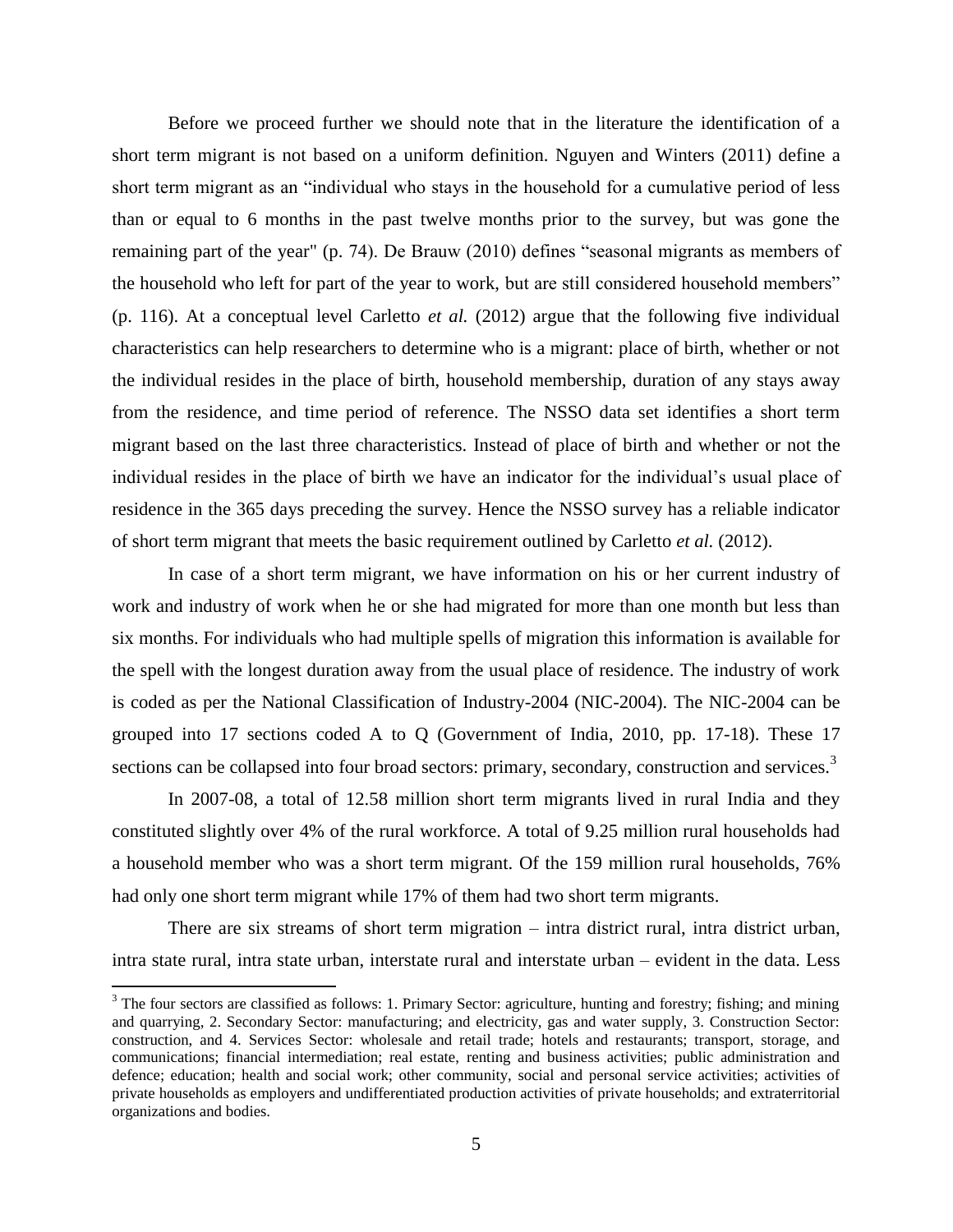than 20% of short term migration is of intra-district in nature while nearly 46% is in the nature of inter-state (Table 1).

Around 36% of individuals reside in households classified as rural labour households, i.e., households for whom 50% or more of the total income comes from working as agricultural labour or other labour. However, 58% of short term migrants are from rural labour households, i.e., they are over represented compared to their share in the population. This is not surprising since rural labour households are typically landless and the incidence of poverty is highest among these households. Further, their share in total poor is higher than their share in the total population. We find that about 51% of the short term migrant households possess land less than 0.21 hectare, and 85% of the households possess land less than one hectare.<sup>4</sup> These summary statistics are consistent with the findings that lack of land and low levels of income are important push factors in rural India.

# **4. Characteristics of Short Term Migrants**

# *4.1 Empirical Model*

In order to identify the characteristics of short term migrants, we estimate a logit model where the outcome variable STM takes the value 1 if the individual is a short term migrant and 0 otherwise, and X is a vector of household, individual characteristics, and other controls.

$$
P(STM = 1|X) = G(X\beta)
$$
 (1)

Among the household characteristics we include as explanatory variables are social group (scheduled caste, scheduled tribe, other backward class, and others), religion (Hindu, Muslim, Christian, and others), household size and number of children. The household's main source of income (determined on the basis of at least 50% coming from a particular source) is captured by the variable household type. There are five types of households: self-employed in nonagriculture, agriculture labour, other labour, self-employed in agriculture and others. We also control for the size of land possessed by the household (less than 0.21 hectare, 0.21 to 1 hectare, 1.01 to 3 hectare, 3.01 to 6 hectare, and more than 6.01 hectare). Among the individual characteristics are industry of work (primary, secondary, construction, and services), skill level

 $\overline{\phantom{a}}$ 

 $4^4$  One hectare is equal to 10,000 square meters.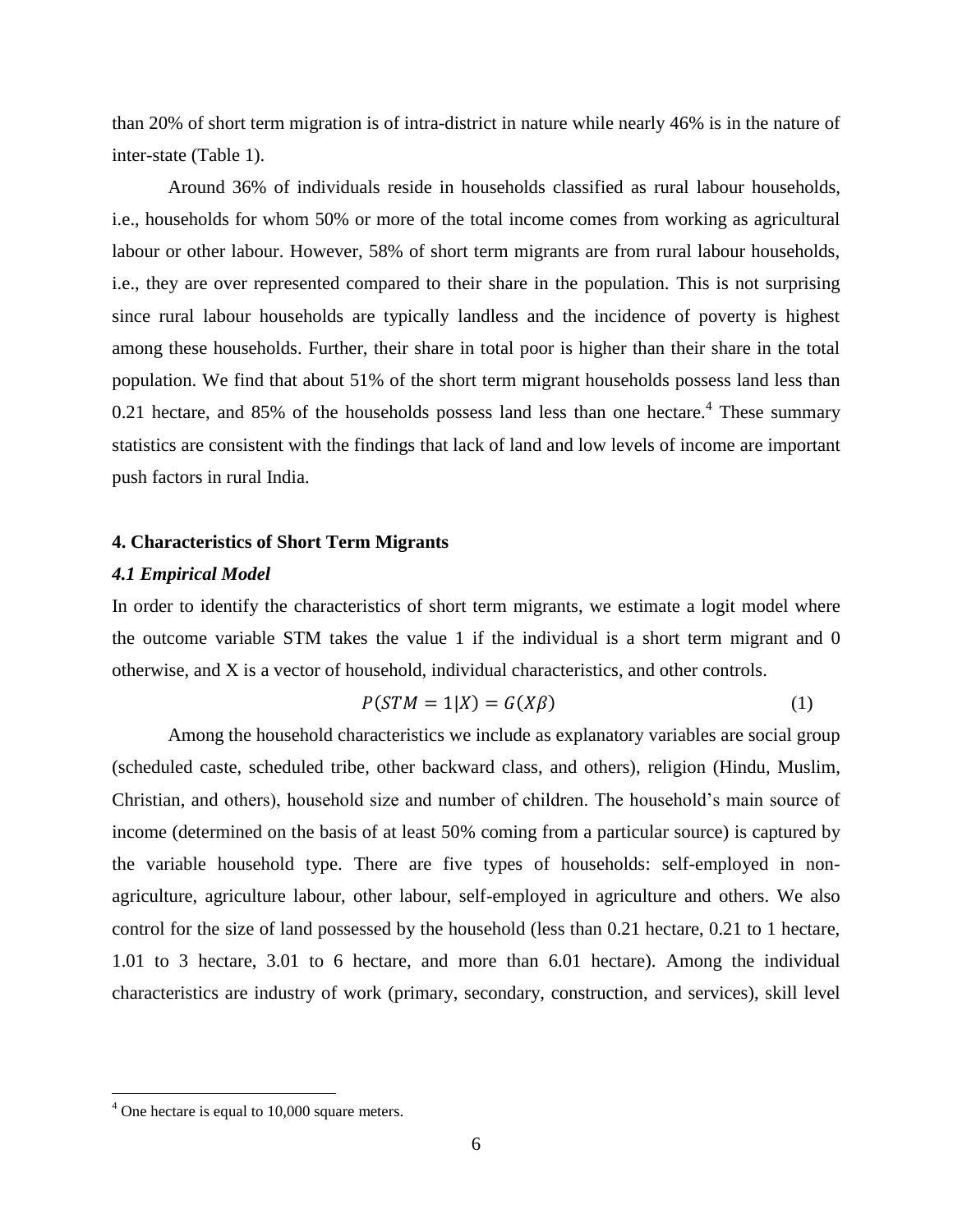(skill level 1, 2, 3 and 4)<sup>5</sup>, age, age squared, educational level (illiterate and below primary, primary, middle, secondary, higher secondary, and graduate and above), gender (male and female), and marital status (married and unmarried). In order to control for geographic variations, we include dummies to reflect the state of residence.

In addition to these characteristics, we control for the concentration of workers in any particular sector in a district. We calculate location quotient for four broad sectors: primary, manufacturing, construction and services in each district of the country.<sup>6</sup> For a sector in a district the location quotient is the ratio of the district's share of total employment in that sector to its share of aggregate employment. While computing employment share of each industry in a district and total employment in the district, we use the concept of spatial contiguity (proximity). For each district of the country, we identify all contiguous districts including districts that are neighbors across state boundaries. While calculating location quotient for that district, we pool the numbers for all the contiguous districts. Clustering the data in this manner and calculating the location quotient takes care of spillover effects. If the location quotient for a sector takes the value more than one it means that the district has a concentration of workers in that sector. We convert each location quotient into a dummy variable. The dummy takes a value of 1 if the value of a location quotient is equal or greater than one otherwise it takes a value 0. We construct the location quotients using the data from the NSSO's employment and unemployment survey conducted in 2004-05 since past patterns in concentration of jobs will influence the current behavior. Table 2 provides the mean and the standard deviation of variables used in the logit analysis.

# *4.2 Findings*

 $\overline{\phantom{a}}$ 

Now we turn to a discussion of characteristics of short term migrants. The odds ratios are reported in Table 3. We begin by focusing on the location quotient, household type and land

<sup>&</sup>lt;sup>5</sup> Skill levels capture the occupation of individuals. Skill level 1 includes elementary occupations, level 2 includes clerks, service workers, and shop and market sales workers; skilled agricultural and fishery workers; craft and related trades workers; and plant, and machine operators and assemblers, level 3 includes technicians and associate professionals, and level 4 includes professionals. Skills are not defined for legislators, senior officials and managers. <sup>6</sup> We could have used the proportion of individuals engaged in each sector in each district as an explanatory variable. However, the advantage of the location quotient is that it measures concentration of workers relative to the districts share in total workforce. The use of location quotient is pretty standard in the literature that examines the geographic concentration or spatial distribution of economic activities at the sub-national level. The motivation for these studies stems from the empirical observation that industries and jobs tend to cluster.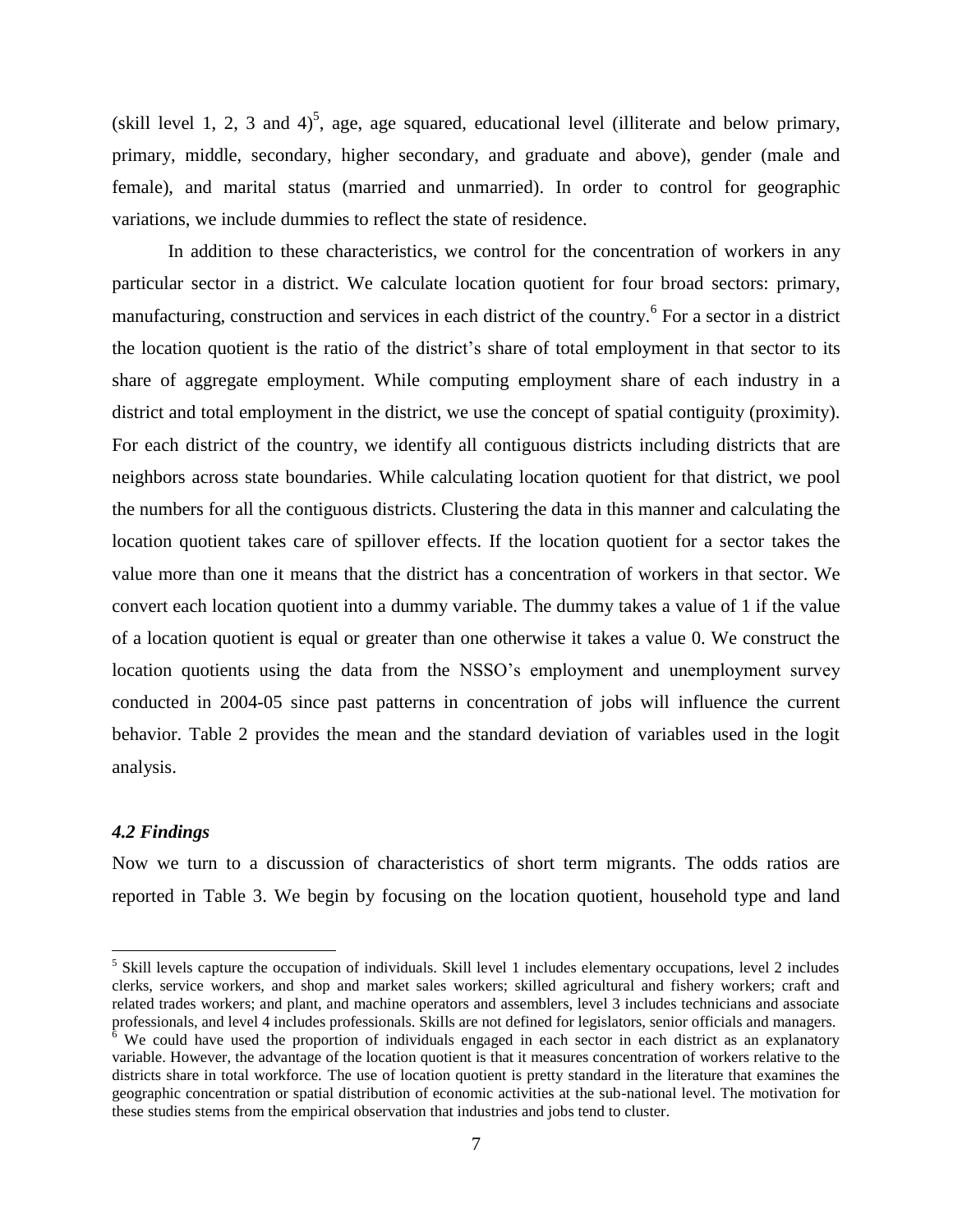possessed by the household. These variables are important push and pull factors that contribute to migration.

Although it is well known that geographic concentration of jobs is pervasive, we do not know enough about the relationship between concentration of jobs in a sector and short term migration. The odds of an individual being a short term migrant is greater than one if the individual resides in a district with concentration of workers in the construction sector. An individual residing in a district with concentration of jobs in secondary or service sector is less likely to be a short term migrant. We return to a discussion of the importance of the construction sector later in the paper in the context of transition of workers across sectors/ industries.

In line with the literature, we find that the household's primary source of income is an important determinant of whether an individual is a short term migrant. The odds ratios for all household types relative to agricultural labour are less than one. This implies that individuals from agricultural labour households are more likely to be short term migrants than individuals from other types of households. Not only is the incidence of poverty among agricultural labour households higher than the national average it is also true that most of these households hardly own any land. Around 41% of agricultural labour households in rural areas were below the poverty line in 2004-05 (Government of India, 2008).

The effect of land possession is also statistically significant. The odds ratios corresponding to the land dummies are greater than one for the first two categories and less than one for the remaining categories. This shows that the probability of a short term migrant being present in households with large amounts of land is low. This finding is consistent with other studies that have shown that workers belonging to land scarce households have a higher probability of migration. Land holding is considered to be a significant determinant of rural agricultural income, and reduced land size may result in a reduction of rural income which may turn in increase motivation to migrate (Zhao, 1999). Households with smaller landholdings try to diversify their activities through seasonal migration in order to supplement rural income (Vanwey, 2003).

Across industry groups, individuals working in agriculture, manufacturing and services industries are less likely to migrate than those in construction industry. This result should be interpreted in conjunction with our findings on location quotient. This is not surprising given the expansion of construction sector; the sector accounted for 8.1% share of gross domestic product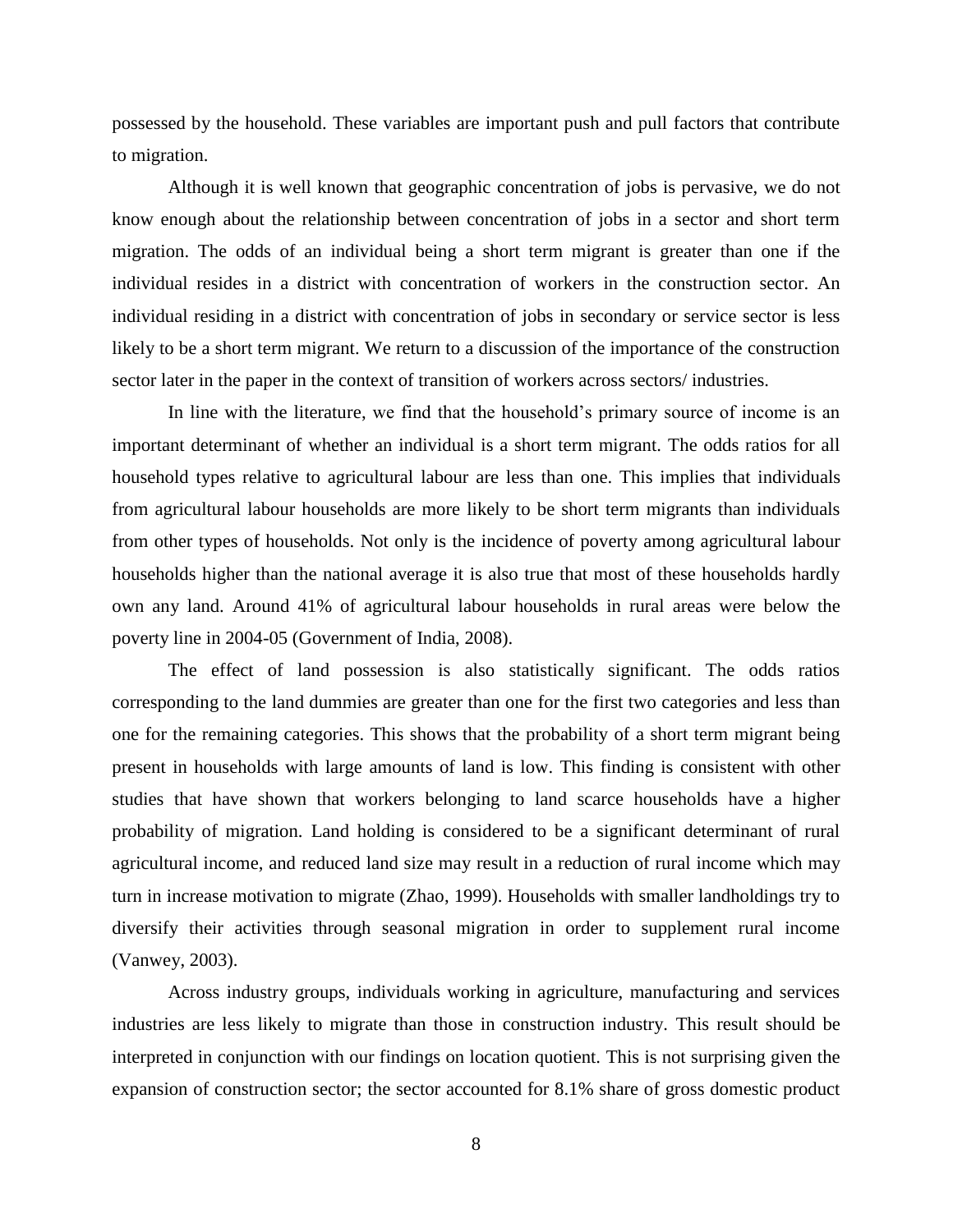in 2007-08 and since then has been growing at well above over 5% per annum (Government of India, 2013). The skill levels of individuals can be inferred from their occupation. We find that individuals working in skill level 2 (clerks, service workers, and shop and market sales workers; skilled agricultural and fishery workers; craft and related trades workers; and plant, and machine operators and assemblers), 3 (technicians and associate professionals) and 4 (professionals) are less likely to migrate than those in skill level 1 (unskilled agriculture and elementary occupations).

Individuals from scheduled tribes, scheduled castes, and other backward classes are more likely to migrate compared to 'others'. Among these, scheduled tribes and scheduled castes are considered to be two historically disadvantaged groups. Scheduled tribes have the highest level of poverty followed by scheduled castes, other backward classes and 'others' in rural areas. The head count ratio for scheduled tribes and scheduled castes were 47% and 36%, respectively in 2004-05 (Government of India, 2008). Earlier studies have documented that farmers from tribal communities travel to nearby regions of commercial agriculture for harvesting or urban construction sites as opportunities for work from forest labour, on local canals or other public works are scarce. A study by Mosse *et al.* (2005) based on a survey conducted in 1996-97 in 42 'bhil' villages found that about 65% of households and 48% of the adult population were involved in seasonal migration. These families were involved in casual urban construction work which was the primary source of their cash income. Among religious groups, Muslims are likely to migrate more than Hindus. Muslims are also considered to be a disadvantaged group. About 33% Muslim population in the country was below the poverty line in 2004-05.

The odds of an individual being a short term migrant is negatively related to household size and positively related to the number of children in a household. All the dummies reflecting educational attainment are statistically significant. Not only are the odd ratios for education dummies less than one, they also decline as we move up the education ladder. This suggests that individuals with higher levels of education are less likely to be short term migrants than the less educated ones. Haberfeld *et al*. (1999) observe that the chances of temporary migration decline with an increasing level of education in the Indian context. Görlich and Trebesch (2008) find that low-skilled workers migrate seasonally.

# **5. Wages of Short Term Migrants**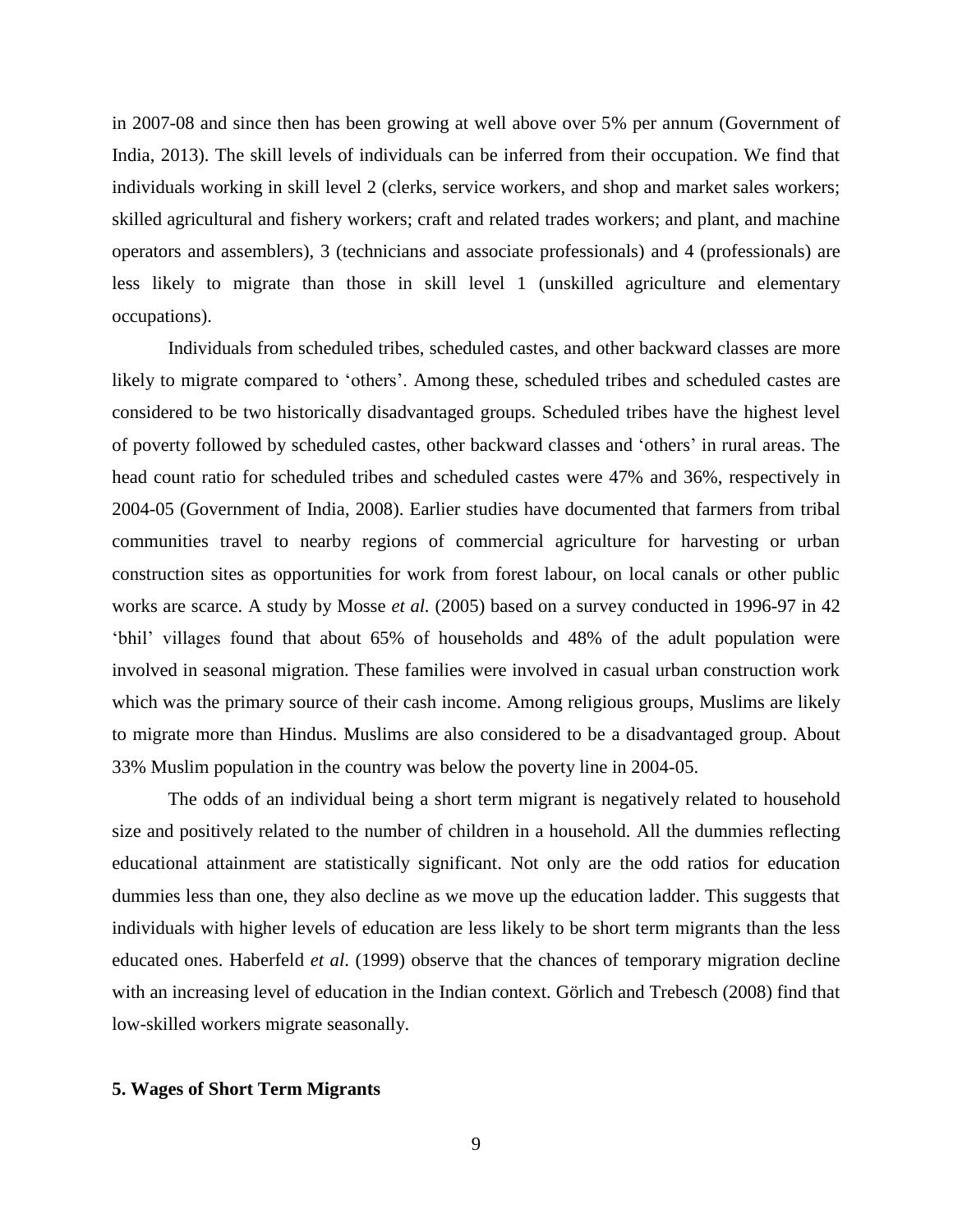## *5.1 Empirical Model*

To study the earnings differential between short term and non-short term migrants we use the standard wage function which is given as follows:

$$
\ln W_i = \alpha + \beta STM_i + \delta X_i + \varepsilon_i \tag{2}
$$

The dependent variable is the natural logarithm of daily wages (in Rupees), *STM* is a dummy variable which take a value of 1 if an individual is a short term migrant and a value 0 otherwise, *X* is a vector of household and individual characteristics likely to affect the wages of individuals, and  $\varepsilon$  is the error term. The coefficient  $\beta$  reflects earnings advantage or penalties associated with short term migrants. The independent variables are the same as those included in the regression to model the probability of an individual being a short term migrant.

The variable STM in the wage equation could be an endogenous variable. This is because there could be some unobserved characteristics that affect the decision to migrate and the migrants' wages. In this case, estimating the wage equation by ordinary least squares may give inconsistent estimates. However, by using an instrumental variable (IV) approach one can obtain consistent estimates. The instrument (z) needs to satisfy the following two conditions. It needs to be correlated with the endogenous variable (instrument relevance: corr  $(z_i, STM_i) \neq 0$ ) and uncorrelated with the error term (instrument exogeneity: corr  $(z_i, \epsilon_i) = 0$ ). In short, we need to identify potential candidate instruments for STM that affect short term migration but not directly affect wages.

In the literature some authors have used variables reflecting informational factors and network effects as instruments. We construct two potential instruments at the level of the national sample survey region. The national sample survey region is a collection of group of districts within the same state. We calculate the number of census towns in the national sample survey region in which the household resides. We also calculate the share of population living in the urban and peripheral urban area for each national sample survey region.

Census towns are locations with a minimum population of 5000, density of population of at least 400 per square kilometer and at least 75% of the male main working population engaged in non-agricultural work. These towns can be thought of as intermediaries between large cities and rural areas and hence influence short term migration patterns. The size of the population living in peripheral urban areas is not available as part of official statistics. Peripheral urban refers to an area around a city or town, is rural in nature, with diverse land-use and some or many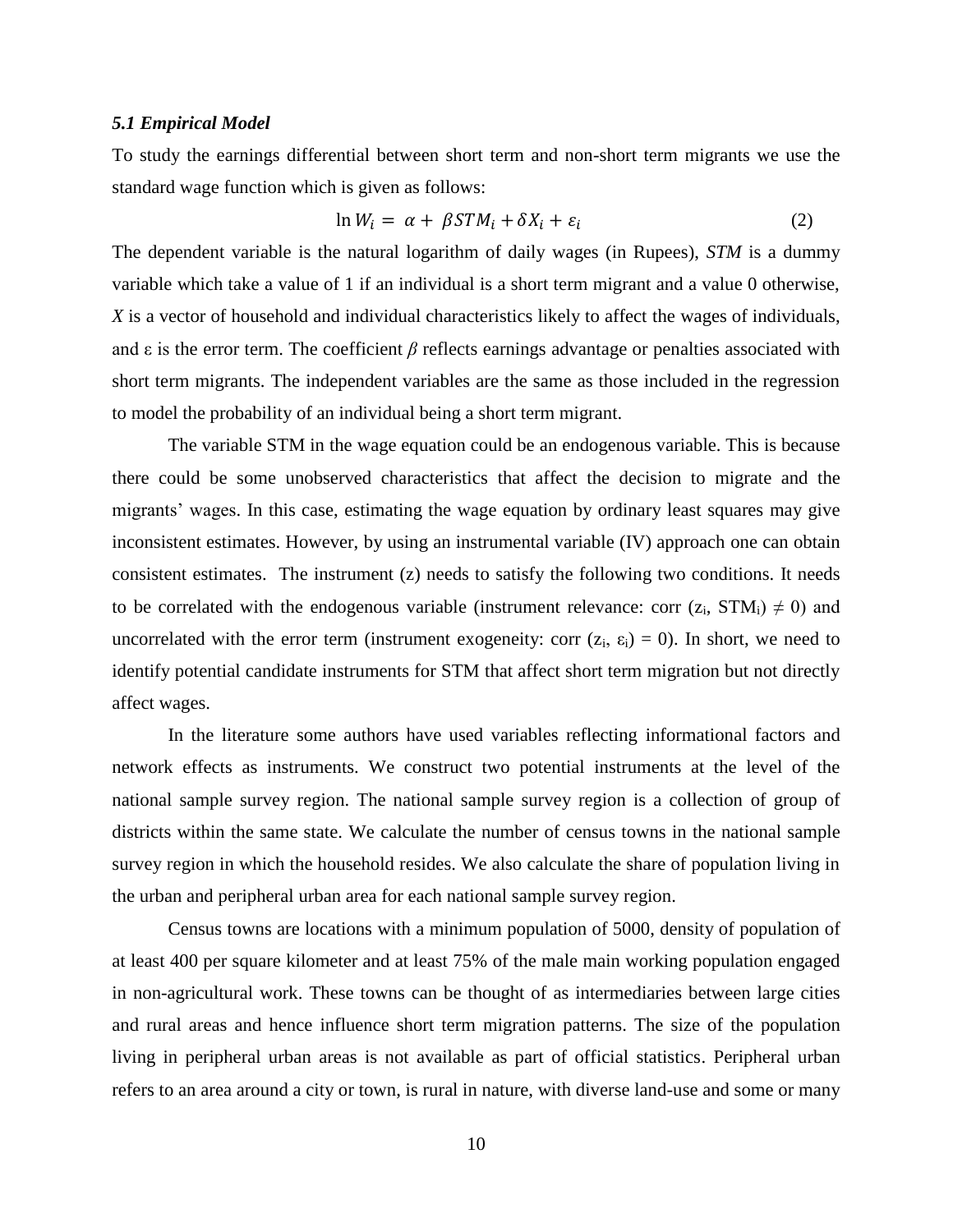of its residents commuting to work in the nearby urban area. Estimates of size of the peripheral urban area have been generated by geographers and for India they are available as part of the India e-geopolis data set.<sup>7</sup> The reason this is a candidate as an instrument for the dummy variable STM is that districts with large peripheral urban areas probably have higher rural-urban connectedness, and hence affect the decision to migrate. Both the number of census towns and size of the peripheral urban area do not directly affect wages but are channels through which rural and urban areas interact and hence affect the probability of migration.

# *5.2 Findings*

 $\overline{\phantom{a}}$ 

Table 4 reports the estimates of the IV estimation. Before we proceed to discuss the results, we need to establish the validity of the instruments that we used based on the results of the statistical tests. STM is instrumented with two variables: census towns and urban share neither of which is likely to affect STM directly. First, we test whether the variable STM is endogenous or not.<sup>8</sup> We find that the test rejects the null that the variable is exogenous. <sup>9</sup> The null hypothesis is that the variable STM is exogenous and under the null hypothesis the specified endogenous regressor can actually be treated as exogenous. In the first stage estimation, we notice that both the instrumented variables are statistically significant at the  $1\%$  level of significance.<sup>10</sup> Therefore, the two variables can be considered as reasonable instruments.

Since STM is being instrumented by two variables, next we test for over-identification to examine the exogeneity of the instruments using the Sargan-Hansen test. The joint null hypothesis is that the instruments are valid instruments, i.e., uncorrelated with the error term, and that the excluded instruments are correctly excluded from the estimated equation.<sup>11</sup> The Sargan statistic confirms that the test of overidentifying restrictions cannot reject its null hypothesis

<sup>&</sup>lt;sup>7</sup> <http://www.ifpindia.org/Built-Up-Areas-in-India-e-GEOPOLIS.html>

<sup>&</sup>lt;sup>8</sup>This is test for the exogeneity of the regressor STM and not for the exogeneity of the instruments.

<sup>&</sup>lt;sup>9</sup> Under the null hypothesis, the test statistic is distributed as chi-squared with degrees of freedom equal to the number of regressors tested.

 $10$  The first stage regressions are reduced form regressions of the endogenous variables on the full set of instruments. As discussed, one of the requirements than an instrumental variable must satisfy is that it must be correlated with the included endogenous variable. This assumption that the excluded instruments are sufficiently correlated with the included endogenous regressors (STM) may be tested by using the *F*-test of the joint significance of the instruments in the first-stage regression. The *F*-statistic on the exclusion of the instrument from the first stage is 70.46. One rule of thumb is that for a single endogenous regressor, an *F*-statistic below 10 is cause for concern.

 $11$  The Sargan-Hansen test is a test of overidentifying restrictions. Under the null hypothesis, the test statistic is distributed as chi-squared in the number of overidentifying restrictions. A rejection of null hypothesis casts doubt on the validity of the instruments.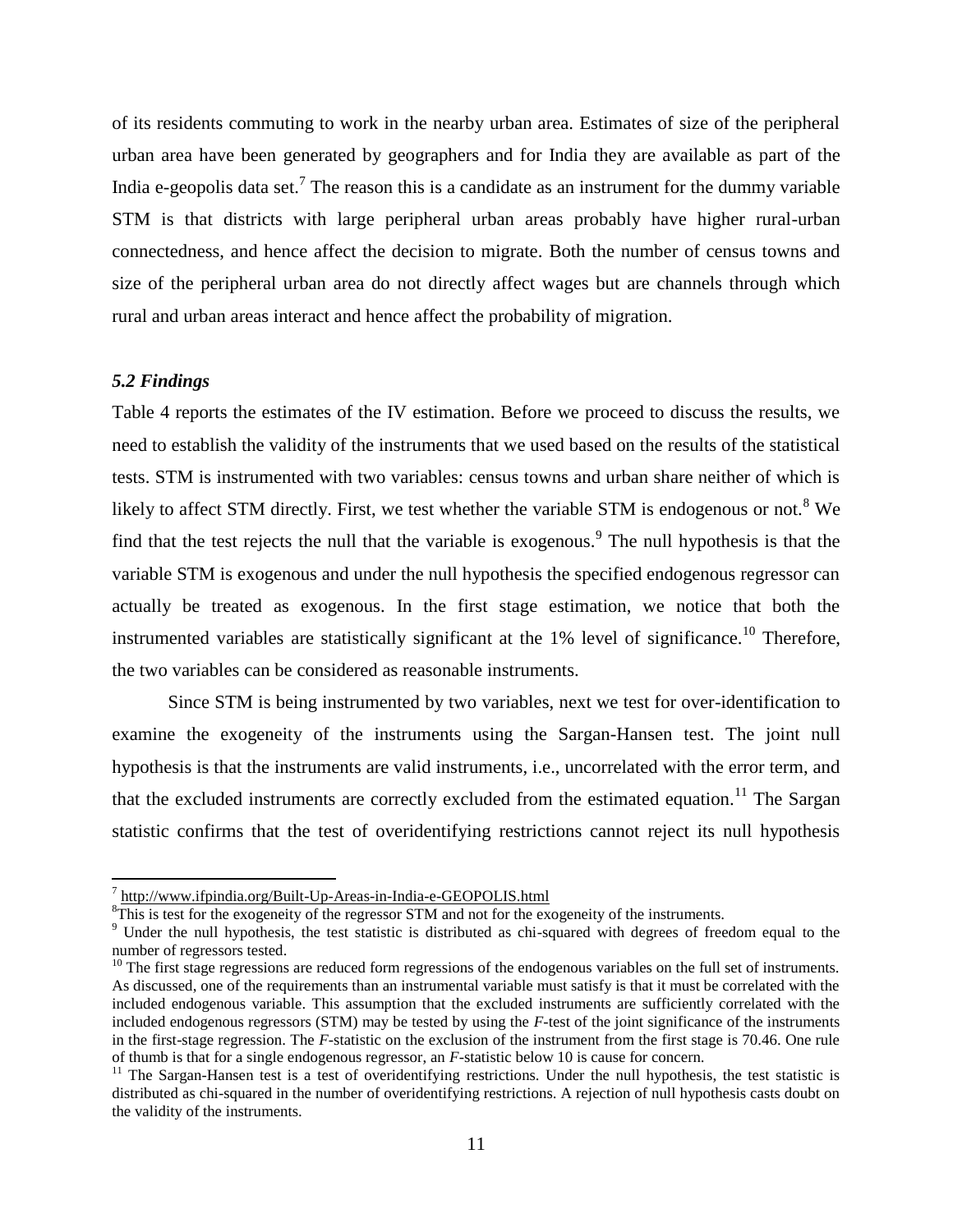suggesting that the instruments appear to be correctly excluded from the main equation. These tests suggest that our instrument set is valid.<sup>12</sup> One should also note that the IV attempts to improve over OLS but by no means is resistant to concerns related to bias and model specification.

We find that the coefficient on STM dummy is negative and statistically significant at the 1% level of significance. This shows that short term migrants earn less than non-short term migrants. Seasonal migrants whether in agriculture, industry, construction or forestry engaged in manual labour and poorly paid (Rogaly, 1998). Manual workers, based in rural areas, are informally contracted and sometimes through intermediaries. They do not have effective collective bargaining mechanism or legal security from harsh employment practices. The lack of effective regulations enforcing the rights of construction workers is also a fact.<sup>13</sup> All the above mentioned factors contribute to lower wages of short term migrants.

Turning to other variables, the location quotients for primary and secondary sectors are statistically insignificant. These are however statistically significant for construction sector and services sector at the one and 10% level of significance respectively. Individuals residing in areas with concentration of workers in the construction sector earn higher wages than areas without a concentration of construction workers. In the context of service sector it should be noted that the sector does not offer attractive livelihood opportunities. A concentration of workers in the service sector need not translate into higher wages in that region. These results should be interpreted jointly with our next set of findings. Industry specific dummies show that wage returns for workers in primary, secondary and services industries are significantly low compared to workers in the construction sector. The wage premium of workers with higher occupational skill is significantly high relative to low skill level workers. Workers in higher skill

 $\overline{\phantom{a}}$ 

<sup>&</sup>lt;sup>12</sup> In addition to these tests, we also check for underidentification and weak instruments. Under the null of underidentification, the statistic is distributed as chi-squared with degrees of freedom  $= (L-K+1)$  where  $L=$  number of instruments (included + excluded). A rejection of the null indicates that the model is identified. The test statistics shows that the null can be rejected. Even if we reject the null of underidentification, we can still face a weakinstruments problem. The problem of weak instruments arises when either the instruments are weakly correlated with the endogenous regressor (STM), or the number of instruments is too large. The Cragg-Donald Wald *F*-statistic indicates that our instruments are strongly correlated to STM and do not suffer from weak-IV problem. The Cragg-Donald statistic is a closely related test of the rank of a matrix.

<sup>&</sup>lt;sup>13</sup> In a recent judgment, the Supreme Court of India directed governments of state and Union Territories to force implementation of construction worker welfare law. The court has ordered for full implementation of the Building and Other Construction Workers (Regulation of Employment and Condition of Service) Act, 1996, and the Building and Other Construction Workers Welfare Cess Act, 1996.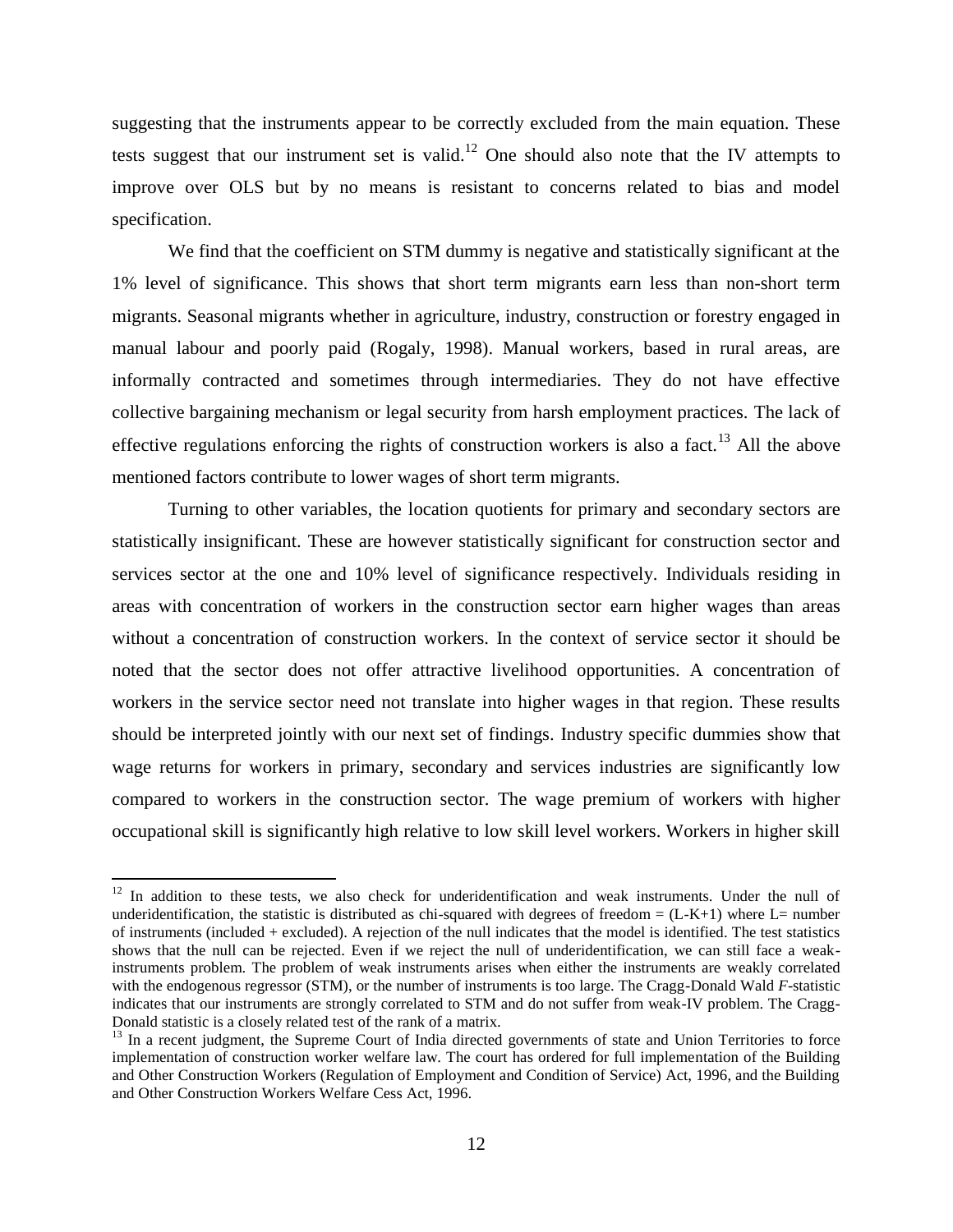levels are employed in professional and associate professional occupations and the higher wage premium thus reflects higher skill content of such occupations.

Education of individuals has significant and positive effect on wages. The marginal wage effects of education are significantly positive and monotonically increasing in education level. Existing literature on returns to education in India has documented this fact very well (Agrawal, 2012; Duraisamy, 2002; Kingdon, 2008). Females earn less than their male counterparts. Women are generally discriminated against in the labour market, and it has also been found that women at the lower end of the wage-distribution spectrum face more discrimination than those at the higher end of the range. They also have less bargaining power than their male counterparts. We find significant wage differentials across social groups; individuals from scheduled caste, scheduled tribe, and other backward classes earn significantly low wages compared to those belonging to 'others' group. The large wage differentials across these groups are also due to differences in human capital endowments among them (Madheswaran and Attewell, 2007). A large proportion of scheduled caste and scheduled tribe populations do not have formal schooling. The above findings are broadly in line with studies examining wage determinants in the Indian labour market (Duraisamy, 2002; Madheswaran and Attewell, 2007; Kingdon, 2008).

## **6. Work Transition of Short Term Migrants**

## *6.1 Transitions across Sector of Work*

We draw upon the literature on transition measures developed to compute mobility across sector of industry of work. As a first step, the transition matrix for the short term migrants living in rural India is constructed using the four level classification of NIC- 2004 (primary, secondary, construction and services) based on his/her current industry of work and industry of work when he or she had migrated for more than one month but less than six months. The reason we opt for a coarser classification rather than examine transitions across 17 sectors described in the data section earlier is because we will not observe transition across each and every sector, i.e., a matrix of dimension 17 \* 17 will have many cells with a value of zero. Therefore, we construct a transition matrix of dimension 4 \* 4.

While 35.9% of individuals working in agriculture move to the construction sector when working as short term migrants, 14.4% move to the secondary sector (Table 5). While over 50% of individuals working in the primary sector move out in the short run, we do not observe such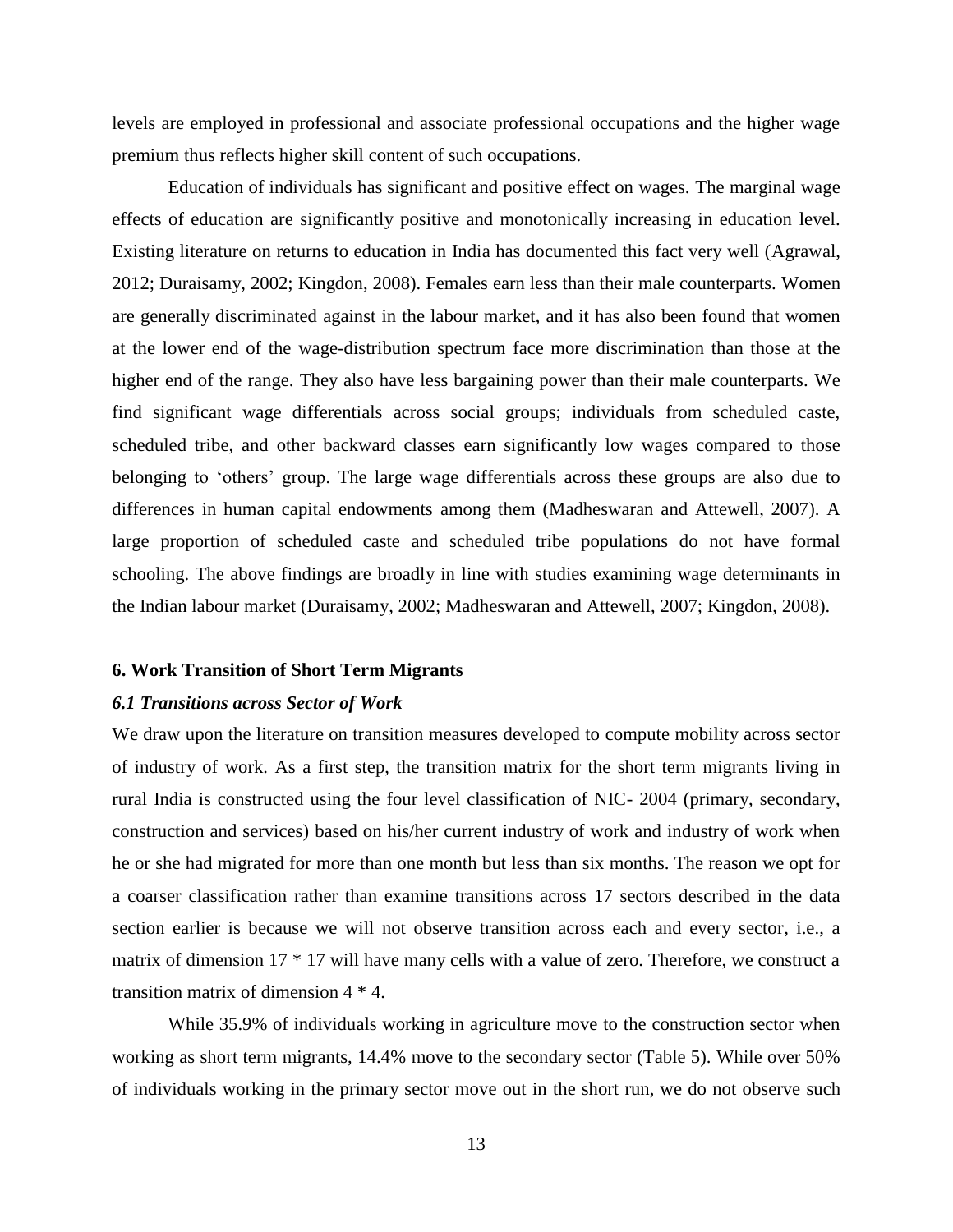large movement out from manufacturing or construction. We do observe that nearly 10% of individuals working in the service sector move to construction. It is important to understand why short term migrants move from agriculture to construction sector during their longest spell away from home. As it turns out during the period 2004-05 and 2009-10, around 18.1 million jobs were created in the construction sector (Thomas,  $2012$ ).<sup>14</sup> Hence it is not surprising when we observe short term migrants change their sector of work to the construction sector.

For every state of India we can generate statistics reported in Table 5. However, it is difficult to compare the degree of relative mobility for different samples (across states) only on the basis of the underlying transition matrices. Therefore, we need a metric to be able to compare the tables in a tractable manner. For this it would be ideal if we can collapse each of the tables describing the transition into one number. This is where computing measures of mobility serves as a useful tool.

# *6.2 Mobility Measurement*

 $\overline{a}$ 

Let the dimension of the transition matrix (P) be *m* and the elements of the matrix be denoted by  $p_{ij}$  where *i, j = 1, 2, …, m*. The elements of the matrix show the probability that the individual's industry of work is *j* when he/she had migrated given that his/her current industry of work is *i*. We briefly describe two measures used to measure mobility based on transition matrices (Shorrocks, 1978; Formby *et al.*, 2004).<sup>15</sup>

$$
M_1(P) = \frac{1}{m} \sum_{i=1}^m \sum_{\substack{j=1 \ i \neq j}}^m p_{ij} = \left(1 - \frac{1}{m} \sum_{i=1}^m p_{ii}\right) \tag{3}
$$

$$
M_2(P) = \frac{1}{m(m-1)} \sum_{i=1}^m \sum_{j=1}^m p_{ij} |i-j|
$$
 (4)

These measures have an easy and intuitive interpretation of persistence in occupations. The simplest measure  $M_1(P)$ , known as the Prais index or the trace index of mobility, relies on

 $14$  Between 2004-05 and 2009-10, only 1.25 million new jobs were generated in the country and more than 21 million jobs were lost in agriculture and related activities.

<sup>&</sup>lt;sup>15</sup> There are some other measures that are based on the eigenvalues of the transition matrix. Since these measures do not reflect persistence we do not use them. A detailed discussion of these measures can be found in Sommers and Conlisk (1979).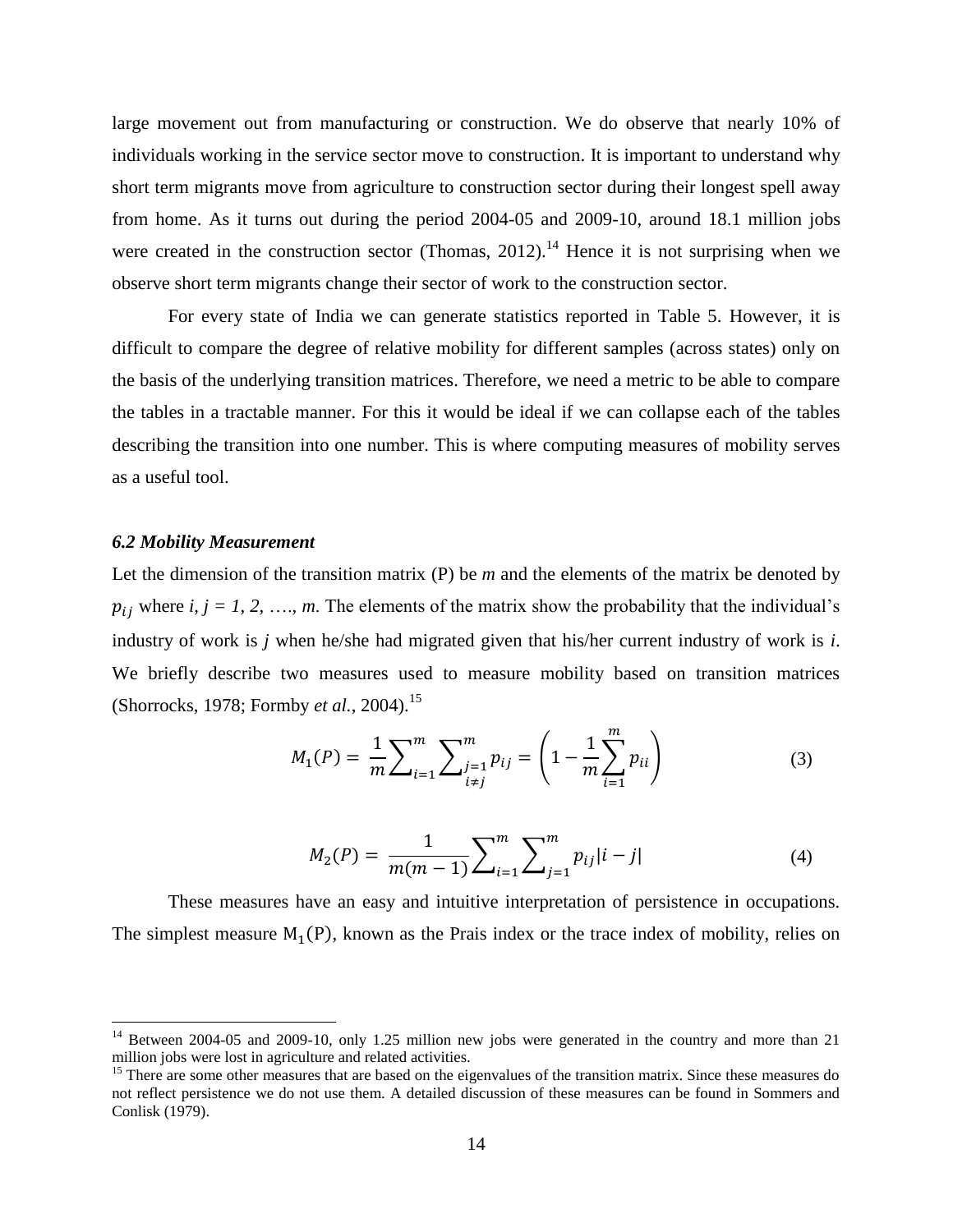the diagonal elements of the transition matrix.<sup>16</sup> The value of this measure lies between zero and one. It takes the value 0 when  $p_{ii} = 1$  for all *i* (i.e., stickiness in the sector of work or no one moves from their industries of work) and takes the value 1 when  $p_{ii} = 0$  for all *i* (i.e., there is absolutely no stickiness in the sector of work or when all individuals move away). This measure can also be interpreted as the normalised distance between the transition matrix and the identity matrix of order *m*. However, the measure is insensitive to any moves that take place aside from diagonals. The second measure  $M_2(P)$ , also known as the Bartholomew index, is a mean crossing measure that captures the average number of classes crossed by individuals. It takes into account the "distance" between the two industries of work of individuals (i.e., the current industry of work and the industry of work during migration). The value of this measure depends on the order of the transition matrix. This measure does not have upper bound. Greater values of both the measures indicate greater movement mobility.

# *6.3 Findings*

l

In Table 6 we present mobility measures for rural India and for the major states of India (for rural population).<sup>17</sup> We find that the states with the highest mobility (according to the  $M_1$ ) in rural India are Uttarakhand, Orissa, Jharkhand, Uttar Pradesh, Karnataka, Madhya Pradesh, Himachal Pradesh, Jammu and Kashmir and Bihar. The fact that the states of Bihar, Rajasthan, and Uttar Pradesh which also account for a large proportion of rural labour households have a higher index of mobility should not come as a surprise since they account for the largest share of the jobs created in rural construction sector. The states of Bihar, Chhattisgarh, Jharkhand, Madhya Pradesh, Orissa, Uttar Pradesh and Uttarakhand have higher incidence of poverty in rural areas and many of them also happen to be among the most populous states of the country (Government of India, 2008). Thomas (2012) has worked out that "almost the entire increase of non-agricultural jobs in UP [Uttar Pradesh], Rajasthan and Bihar between 2004-05 and 2009-10 occurred in rural construction. Notably, the new employment generated during the second half of the 2000s in construction in these three states alone numbered close to nine million. This was

<sup>&</sup>lt;sup>16</sup> This measure can also be written as:  $M_1(P) = 1 - \text{trace}(P)/m$ . If everyone stays in the same cell, the trace of the matrix is m.

 $17$  The two mobility measures can yield different ranking of states. We, therefore, compute the Spearman's rank correlation coefficient to test the strength of association between the two ranked measures ( $M_1$  and  $M_2$ ). We find that the correlation is as high as 0.82.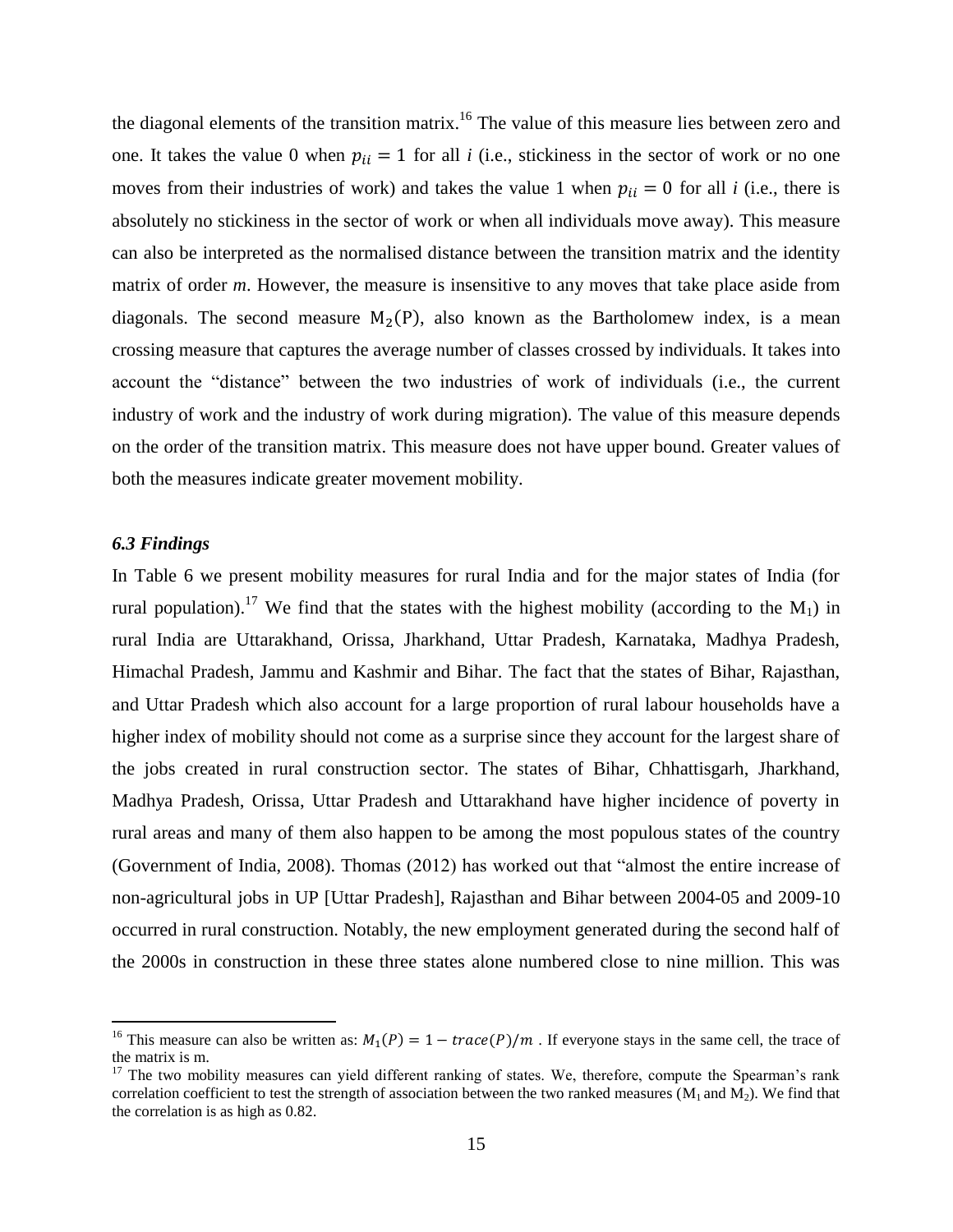almost half of all non-agricultural jobs (22.4 million) generated in the entire country during this period" (p. 46).

In order to understand the differences in mobility across the states we examine the transition matrix for each state. If we use the yardstick of at least 20% of those engaged in agriculture moving to manufacturing the states of Bihar, Jharkhand, Orissa, Uttar Pradesh and Uttarakhand make the list. The shift from agriculture to service is observed in the states of Assam, Himachal Pradesh, Jammu and Kashmir and Uttar Pradesh. Notably, the first three states are the states with Hilly regions. On the other side, if we use the same yardstick for those engaged in the agricultural sector moving to the construction sector we find that there are 15 states (Andhra Pradesh, Bihar, Chhattisgarh, Gujarat, Haryana, Jharkhand, Karnataka, Kerala, Madhya Pradesh, Orissa, Rajasthan, Tamil Nadu, Uttar Pradesh, Uttarakhand, and West Bengal) where this movement is taking place. In fact, many of these states recorded the largest expansion of non-agricultural employment predominately in the rural construction sector between 2004-05 and 2009-10. Notably the net increase in employment in construction jobs was very high in the states of Andhra Pradesh, Bihar, Jharkhand, Madhya Pradesh, Rajasthan, Tamil Nadu and Uttar Pradesh (Thomas, 2012).

An important factor that determines mobility across sectors is the nature of movement, i.e., does the short term migrant move within the same district he or she resides in, or within same state or to another state. The transition matrix for each of the short term migration streams (by source and destination) is given in Table 7 and the corresponding mobility measures are reported in Table 8. Mobility across the sector is the least among those who migrate within the same rural area of the district or to another rural area of the same state (according to both the measures). This is also evident from the corresponding transition matrices (Table 7) since we do not observe large movement from primary to either construction or services sector. The migrants stay in the primary sector when they migrate from rural areas to rural areas, but transit from primary sector to construction sector when migration takes place from rural areas to urban areas. For instance, more than 80% individuals work in the primary sector in the case of inter or intra district (rural) migration in the same state. Among individuals working in the primary sector and migrating to the rural area of another state nearly 28% do not work in the primary sector and instead work in secondary, construction or services sector. In the context of short term migrants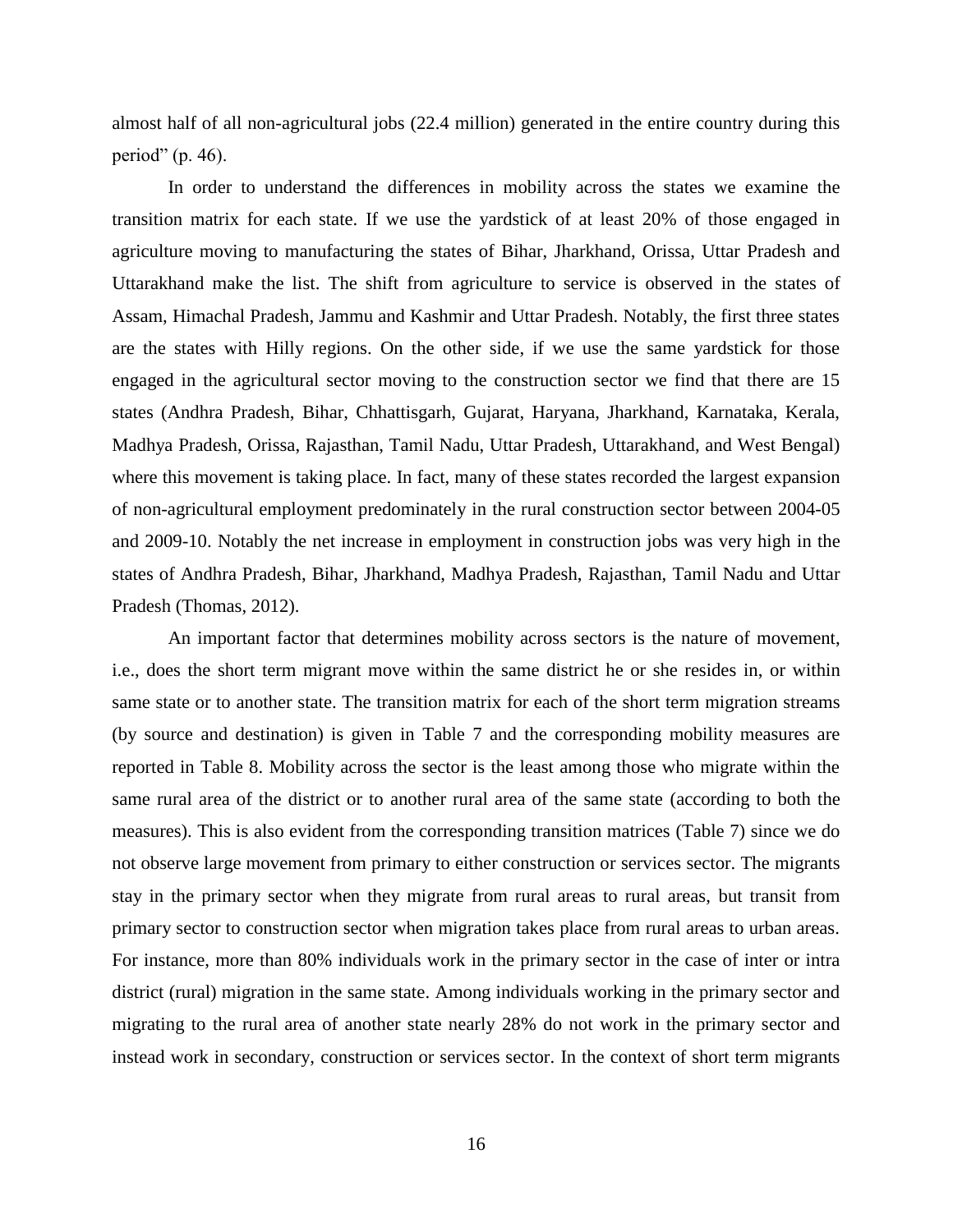who move to urban areas the shift to the construction sector is pronounced and consequently the mobility measures for these streams are higher.

# **7. Discussion**

With 53% of India's labour force still engaged in agriculture, India has not witnessed a reduction in the share of population working in agriculture. With rural unemployment rates being sticky, the phenomenon of short term migration has become important in rural India. Similar to many other developing countries, India has hit a bottleneck when it comes to the creation of new jobs in the non-farm sector or in urban areas. India's Economic Survey for the year 2012-13 asks the pointed question "where will the good jobs come from"? In this scenario, it is inevitable that short term migration will gather steam in this decade. Short term migration is a response to substantial spatial and sectoral differences in distribution of economic activity and employment opportunities within India. These flows are typically from areas in which there has been little investment and development toward regions with high investment. In India, it is a story about construction sector driving short term migration flows. India's Eleventh Five Year Plan (2007- 12) period saw a significant expansion of infrastructure investment. Large scale projects like the construction of airports, flyovers, metros, national highways and express ways along with private development of housing need huge manpower in construction.

In this paper, we study characteristics and wages of short term migrants using data from NSSO's survey on employment, unemployment and migration. First we use a logistic regression to study characteristics of migrants. We find that short term migrants are more likely to reside in areas with a concentration of workers in the construction sector. The construction sector has been the single largest generator of new jobs in the period 2004-05 and 2009-10. Our overall findings on characteristics of short term migrants are consistent with the literature. We find that short term migrants are likely to have lower wages than those who are not short term migrants. In order to understand why short term migrants might earn lower wages we construct transition matrices reflecting movement from usual industry of work to industry of work during migration. We observe that short term migrants move out of agriculture in all the major states of the country into the construction sector. Such transitions are observed to a limited extent among those working in the manufacturing or construction sectors. We highlight the fact that the rights of short term migrants and construction workers are not enforced.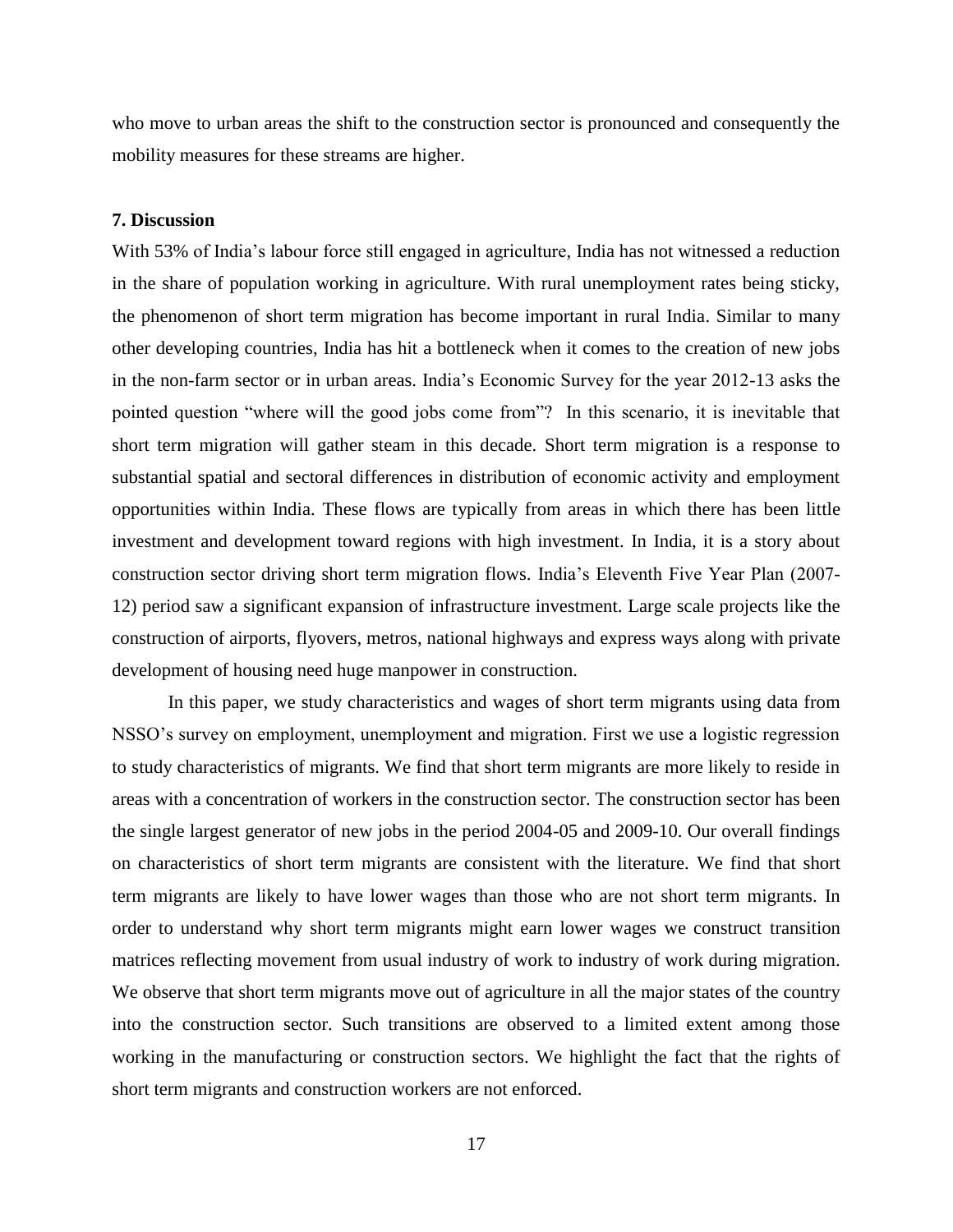# **References**

Agrawal T. 2012. Returns to education in India: some recent evidence. *Journal of Quantitative Economics* **10** (2): 131-151.

Baum, CF, Schaffer ME, and Stillman S. 2003. Instrumental variables and GMM: estimation and testing. *The Stata Journal* **3** (1): 1-31.

Carletto C, De Brauw A, Raka B. 2012. Measuring migration in multi-topic household survey. In, *Handbook of Research Methods in Migration*, Carlos VS (ed.), Edward Elgar; Cheltenham; Chapter 10.

Carletto C, Kilic T. 2011. Moving up the ladder? the impact of migration experience on occupational mobility in Albania. *The Journal of Development Studies* **47** (6): 846-869.

De Brauw A, Harigaya T. 2007. Seasonal migration and improving living standards in Vietnam. *American Journal of Agricultural Economics* **89** (2): 430-47.

De Brauw A. 2010. Seasonal migration and agricultural production in Vietnam. *The Journal of Development Studies* **46** (1): 114-139.

De Haan A. 1999. Livelihoods and poverty: The role of migration: a critical review of the migration literature. *The Journal of Development Studies* **36** (2): 1-47.

Deshingkar P. 2006. Internal migration, poverty and development in Asia. *ODI Briefing Paper 11.* Overseas Development Institute.

Deshingkar P. 2008. Circular internal migration and development in India. In *Migration and Development Within and Across Borders: Research and Policy Perspectives on Internal and International Migration,* I. O. F. Migration (ed.). Geneva; 161-187.

Duraisamy P. 2002. Changes in returns to education in India, 1983–94: by gender, age-cohort and location. *Economics of Education Review* **21** (6): 609-622.

Formby JP, Smith WJ, Zheng B. 2004. Mobility measurement, transition matrices and statistical inference. *Journal of Econometrics* **120** (1): 181-205.

Görlich D, Trebesch C. 2008. Seasonal migration and networks- evidence on Moldova's labour exodus. *Review of World Economics* **144** (1): 107-133.

Government of India. 2005. Situation Assessment Survey of Farmers: Some Aspects of Farming, Report No. 496, National Sample Survey Organisation, Ministry of Statistics and Programme Implementation, Government of India.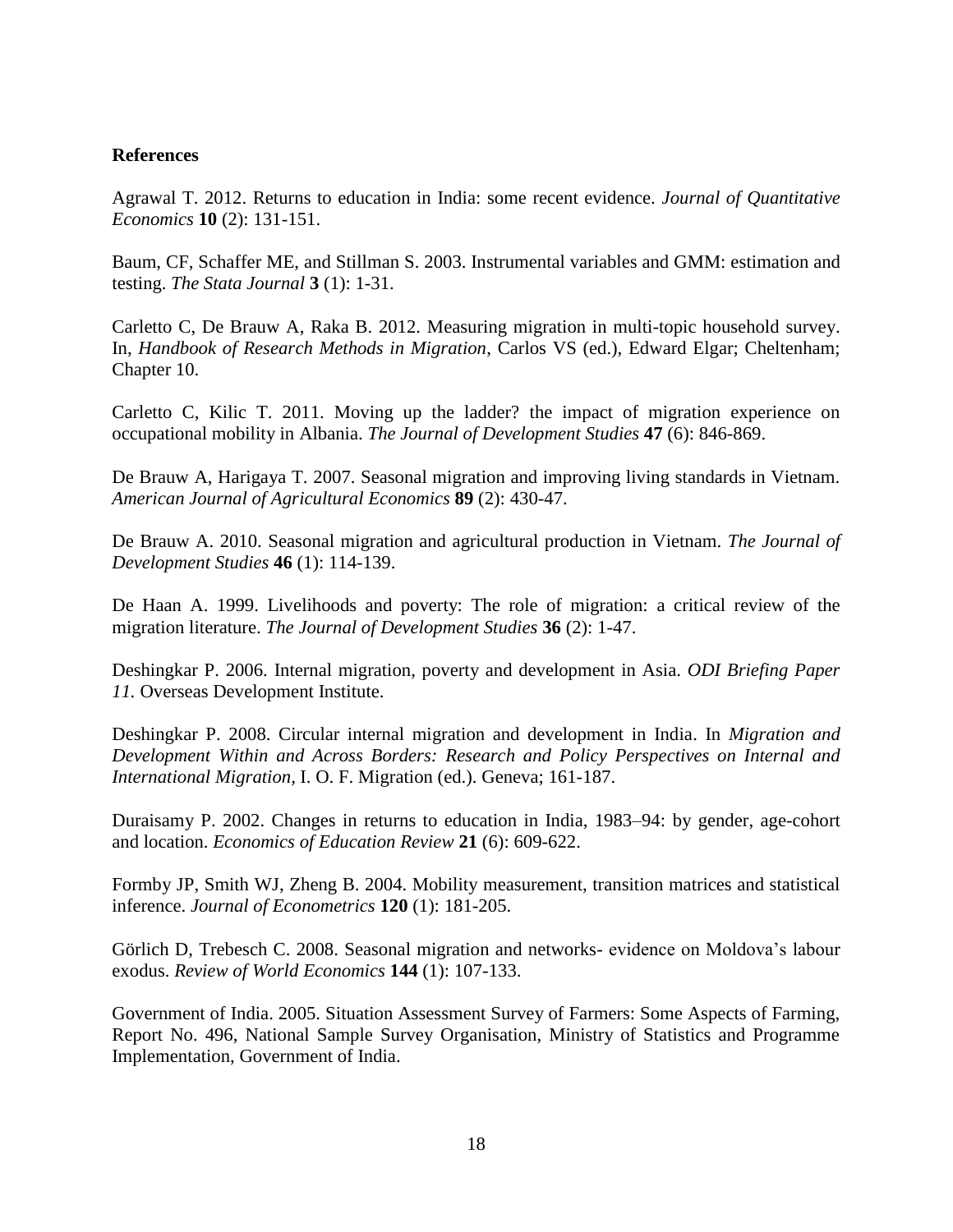Government of India. 2006. Employment and Unemployment Situation in India 2004-05, Report No. 515, National Sample Survey Organisation, Ministry of Statistics and Programme Implementation, Government of India.

Government of India. 2008. Eleventh Five Year Plan: 2007–12, Vol. 3. Planning Commission, Government of India.

Government of India. 2010. Employment and Unemployment Situation in India 2007-08, Report No. 531, National Sample Survey Organisation, Ministry of Statistics and Programme Implementation, Government of India.

Government of India. 2011. Report of the Working Group on Employment, Planning and Policy for the Twelfth Five Year Plan (2012-2017).

Government of India. 2013. Key Economic Indicators April 2013, Office of the Economic Adviser to the Government of India, Ministry of Commerce and Industry. Available at: [http://www.eaindustry.nic.in/Key\\_Economic\\_Indicators/Key\\_Economic\\_Indicators.pdf](http://www.eaindustry.nic.in/Key_Economic_Indicators/Key_Economic_Indicators.pdf) (accessed on June 1, 2003)

Haberfeld Y, Menaria RK, Sahoo BB, Vyas RN. 1999. Seasonal migration of rural labor in India. *Population Research and Policy Review* **18** (5): 471-487.

Harris JR, Todaro MP. 1970. Migration, unemployment and development: a two-sector analysis. *The American Economic Review* **60** (1): 126-142.

Kingdon GG, Theopold N. 2008. Do returns to education matter to schooling participation? evidence from India. *Education Economics* **16** (4): 329-350.

Khandker SR, Khalily MB, Samad HA. 2012. Seasonal migration to mitigate income seasonality: evidence from Bangladesh. *The Journal of Development Studies* **48** (8): 1063-1083.

Kotwal A, Ramaswami B, Wadhwa W. 2011. Economic liberalization and Indian economic growth: what's the evidence? *Journal of Economic Literature* **49** (4): 1152-1199.

Madheswaran S, Attewell P. 2007. Caste discrimination in the Indian urban labour market: evidence from the national sample survey. *Economic and Political Weekly* **42** (41): 4146-4153.

Mosse D, Gupta S, Shah V. 2005. On the margins in the city: Adivasi seasonal labour migration in western India. *Economic & Political Weekly* **40** (28): 3025-3038.

Motiram S, Singh A. 2012. How close does the apple fall to the tree? some evidence from India on intergenerational occupational mobility. *Economic & Political Weekly* **XLVII** (40): 56-65.

Nguyen MC, Winters P. 2011. The impact of migration on food consumption patterns: the case of Vietnam. *Food Policy* **36** (1): 71-87.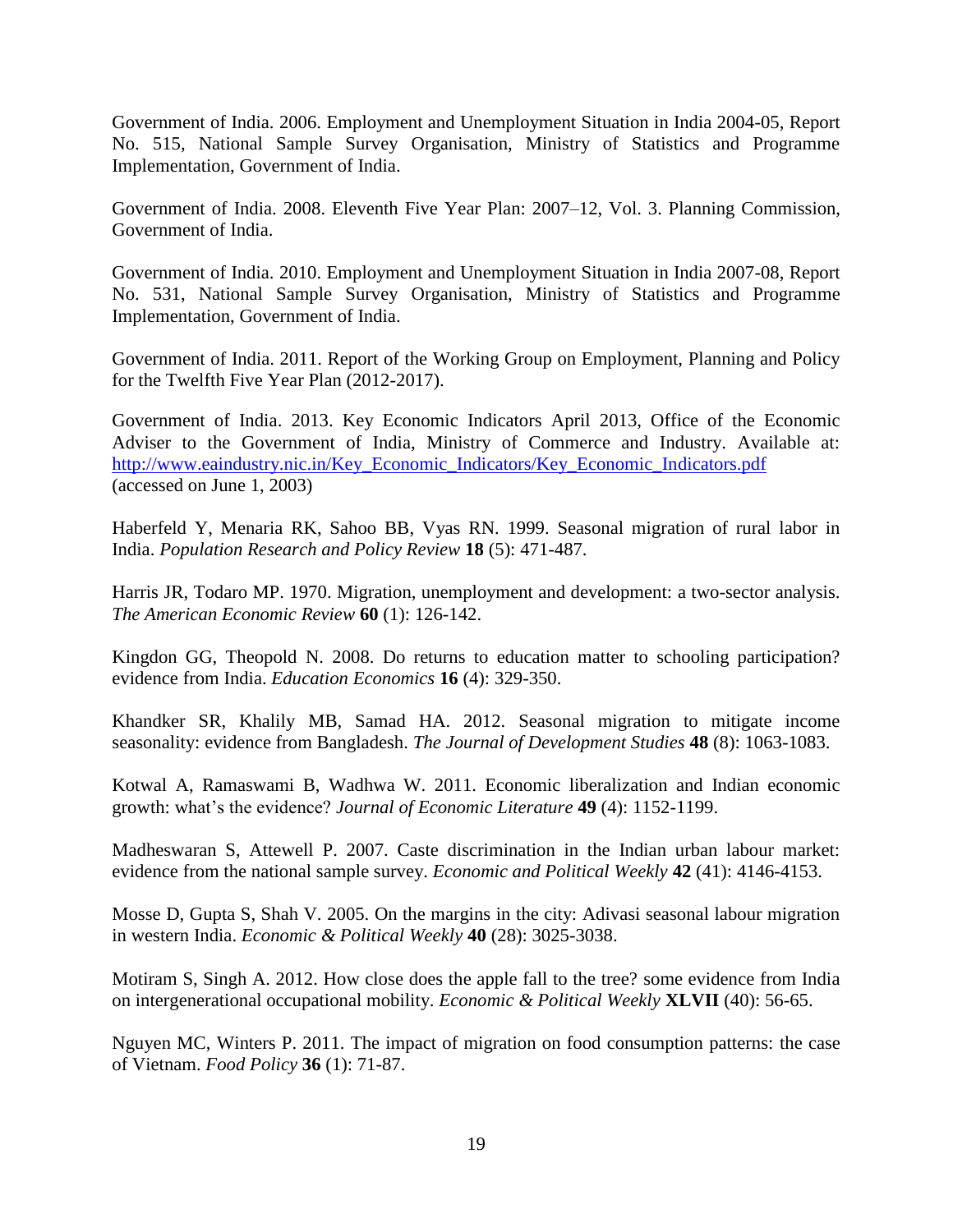Rogaly B. 1998. Workers on the move: seasonal migration and changing social relations in rural India. *Gender and Development* **6** (1): 21-29.

Shorrocks AF. 1978. The measurement of mobility. *Econometrica* **46** (5): 1013-1024.

Sommers PM, Conlisk J. 1979. Eigenvalue immobility measures for Markov chains. *Journal of Mathematical Sociology* **6** (2): 253-276.

Thomas JJ. 2012. India's labour market during the 2000s: surveying the changes. *Economic & Political Weekly* **XLVII** (51): 39-54.

Vanwey LK. 2003. Land ownership as a determinant of temporary migration in Nang Rong, Thailand. *European Journal of Population* **19** (2): 121-145.

Zhao Y. 1999. Labor migration and earnings differences: the case of rural china. *Economic Development and Cultural Change* **47** (4): 767-782.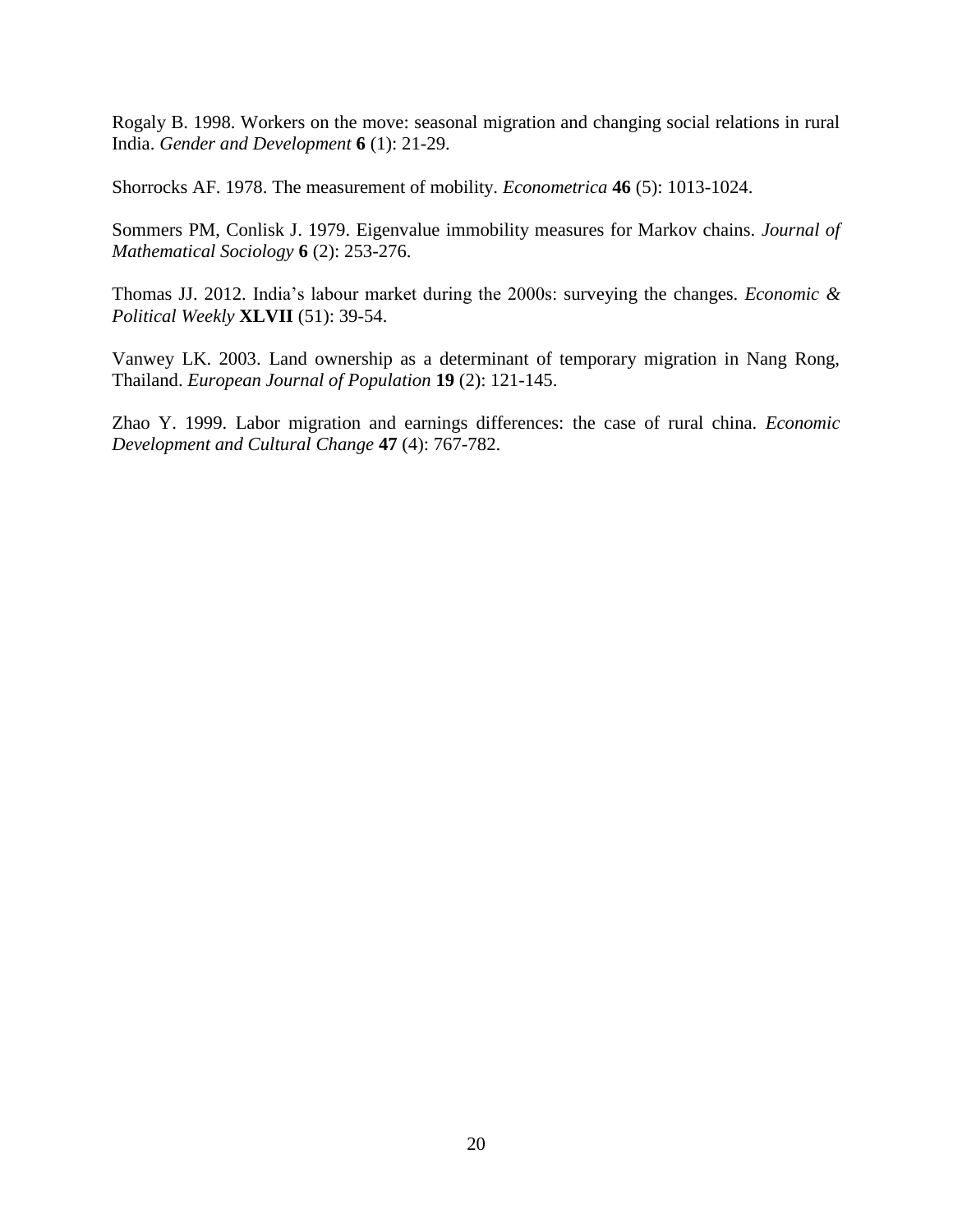| Table 1: Destination of Migrants during Longest Spell of Short Term Migration |         |
|-------------------------------------------------------------------------------|---------|
| Destination during Longest Spell                                              | Percent |
| Same district: Rural                                                          | 9.99    |
| Same District: Urban                                                          | 8.64    |
| Same State but another District: Rural                                        | 13.63   |
| Same State but another District: Urban                                        | 21.84   |
| Another State Rural                                                           | 8.89    |
| Another State Urban                                                           | 37.01   |
| Total                                                                         | 100.00  |
| Source: Authors' computation using NSSO (2007-08).                            |         |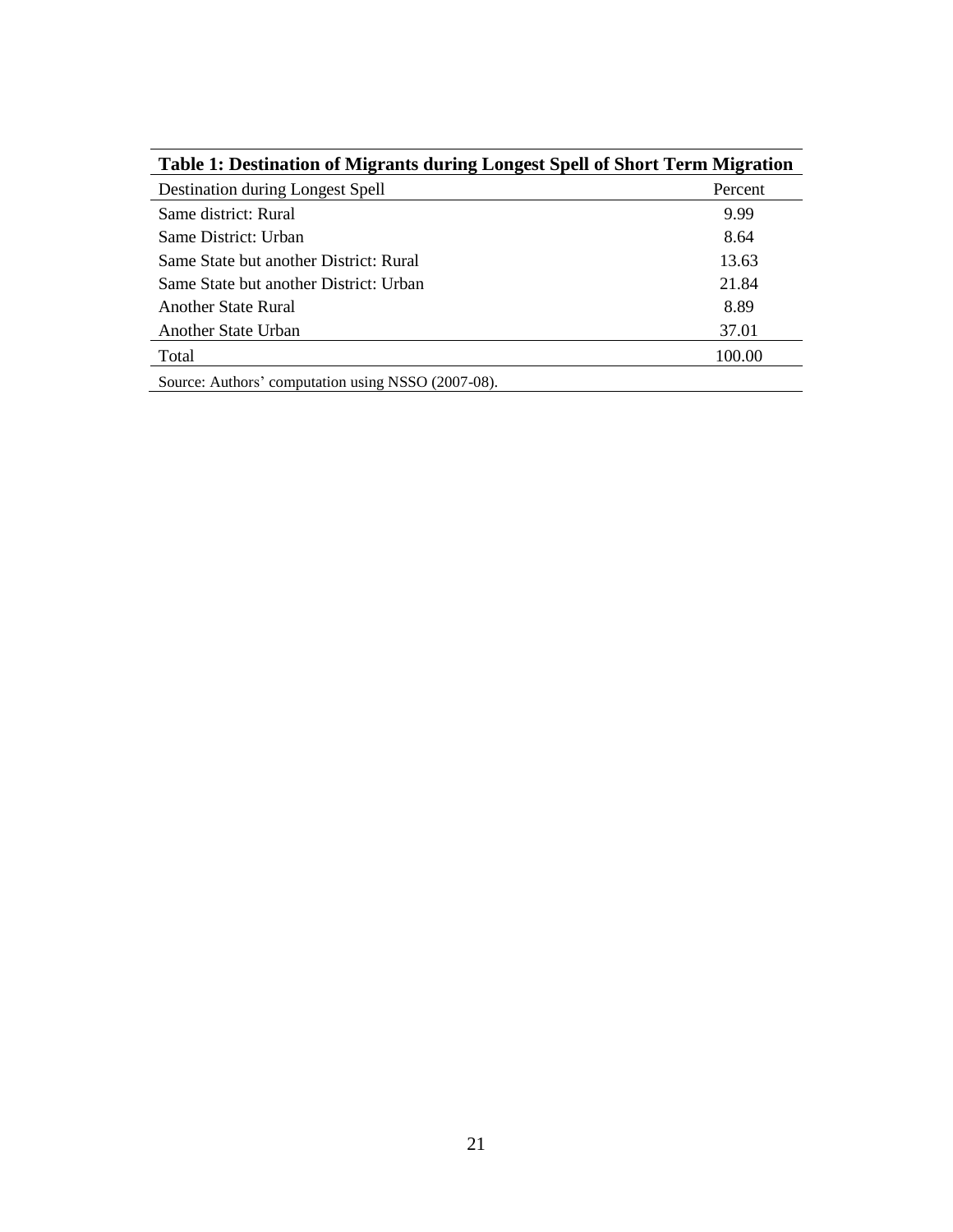| Table 2: Means and Standard Deviation of Variables used in the Logistic Regression |       |  |  |  |
|------------------------------------------------------------------------------------|-------|--|--|--|
| Variable                                                                           | Mean  |  |  |  |
| Short term migrant                                                                 | 0.100 |  |  |  |
| Location Quotient (LQ)                                                             |       |  |  |  |
| LQ primary>1                                                                       | 0.583 |  |  |  |
| $LQ$ secondary $>1$                                                                | 0.341 |  |  |  |
| LQ construction>1                                                                  | 0.365 |  |  |  |
| LQ services>1                                                                      | 0.421 |  |  |  |
| Household Type:                                                                    |       |  |  |  |
| Agriculture labour                                                                 | 0.256 |  |  |  |
| Self-employed in non-agriculture                                                   | 0.124 |  |  |  |
| Other labour                                                                       | 0.112 |  |  |  |
| Self-employed in agriculture                                                       | 0.429 |  |  |  |
| Others                                                                             | 0.080 |  |  |  |
| <b>Land Possession:</b>                                                            |       |  |  |  |
| $< 0.21$ hectare                                                                   | 0.415 |  |  |  |
| 0.21 to 1 hectare                                                                  | 0.334 |  |  |  |
| 1.01 to 3 hectare                                                                  | 0.201 |  |  |  |
| 3.01 to 6 hectare                                                                  | 0.034 |  |  |  |
| $> 6.01$ hectare                                                                   | 0.015 |  |  |  |
| Industry:                                                                          |       |  |  |  |
| Construction                                                                       | 0.070 |  |  |  |
| Primary                                                                            | 0.707 |  |  |  |
| Secondary                                                                          | 0.073 |  |  |  |
| Services                                                                           | 0.150 |  |  |  |
| Occupational Skill:                                                                |       |  |  |  |
| Skill Level 1                                                                      | 0.340 |  |  |  |
| Skill Level 2                                                                      | 0.610 |  |  |  |
| Skill Level 3                                                                      | 0.023 |  |  |  |
| Skill Level 4                                                                      | 0.026 |  |  |  |
| Social Groups:                                                                     |       |  |  |  |
| Others                                                                             | 0.220 |  |  |  |
| STs                                                                                | 0.198 |  |  |  |
| SCs                                                                                | 0.189 |  |  |  |
| <b>OBCs</b>                                                                        | 0.393 |  |  |  |
| Religion:                                                                          |       |  |  |  |
| Hindus                                                                             | 0.790 |  |  |  |
| Muslims                                                                            | 0.091 |  |  |  |
| Christians                                                                         | 0.077 |  |  |  |
| Others                                                                             | 0.041 |  |  |  |
| Household Size                                                                     | 5.511 |  |  |  |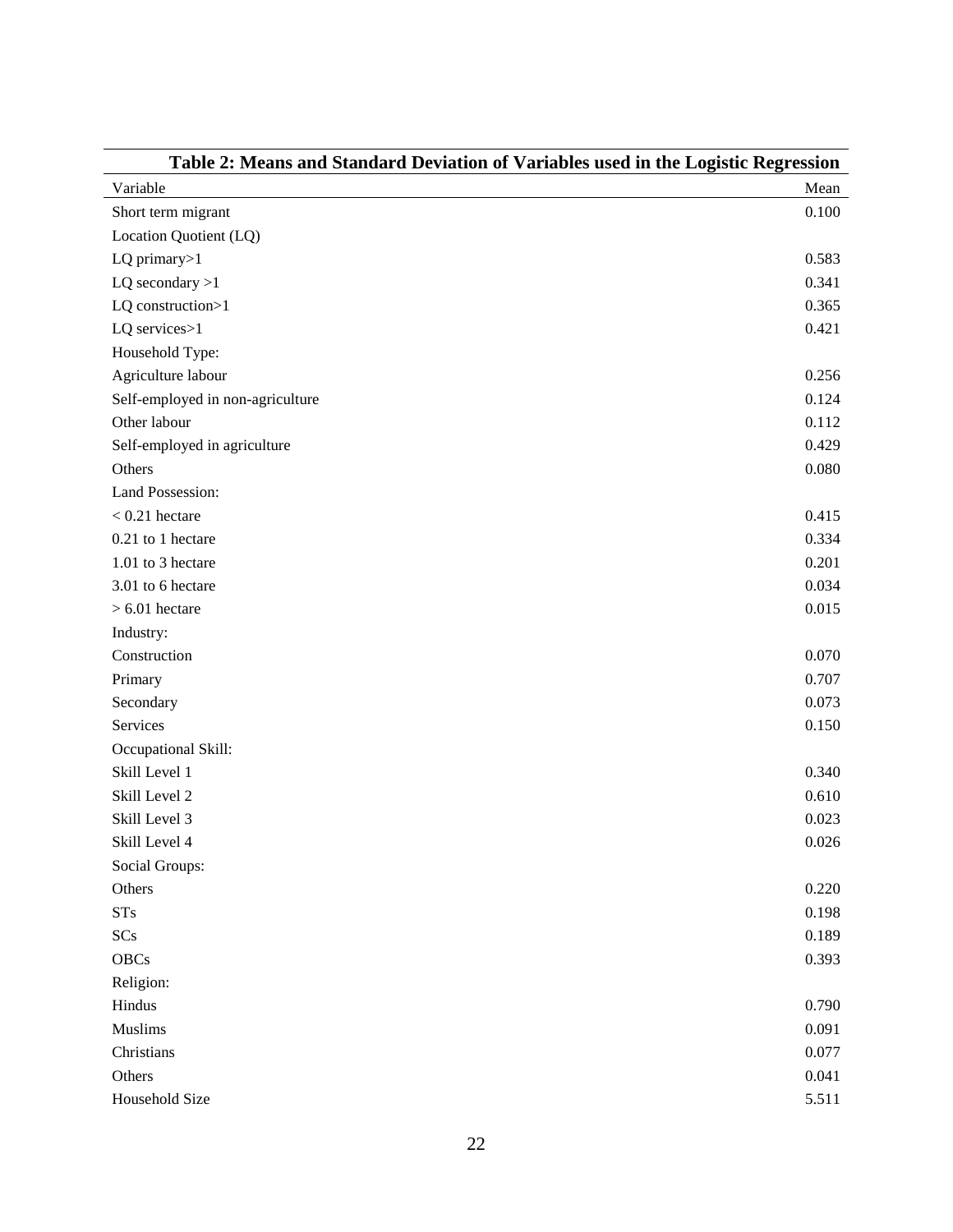| Variable                   | Mean       |
|----------------------------|------------|
|                            | (2.646)    |
| Number of Children         | 1.203      |
|                            | (1.404)    |
| <b>Educational Level:</b>  |            |
| Illiterate & below primary | 0.486      |
| Primary                    | 0.162      |
| Middle                     | 0.174      |
| Secondary                  | 0.090      |
| <b>Higher Secondary</b>    | 0.052      |
| Graduate and above         | 0.037      |
| Age                        | 37.073     |
|                            | (13.110)   |
| Age squared                | 1546.304   |
|                            | (1034.664) |
| Female                     | 0.283      |
| Married                    | 0.809      |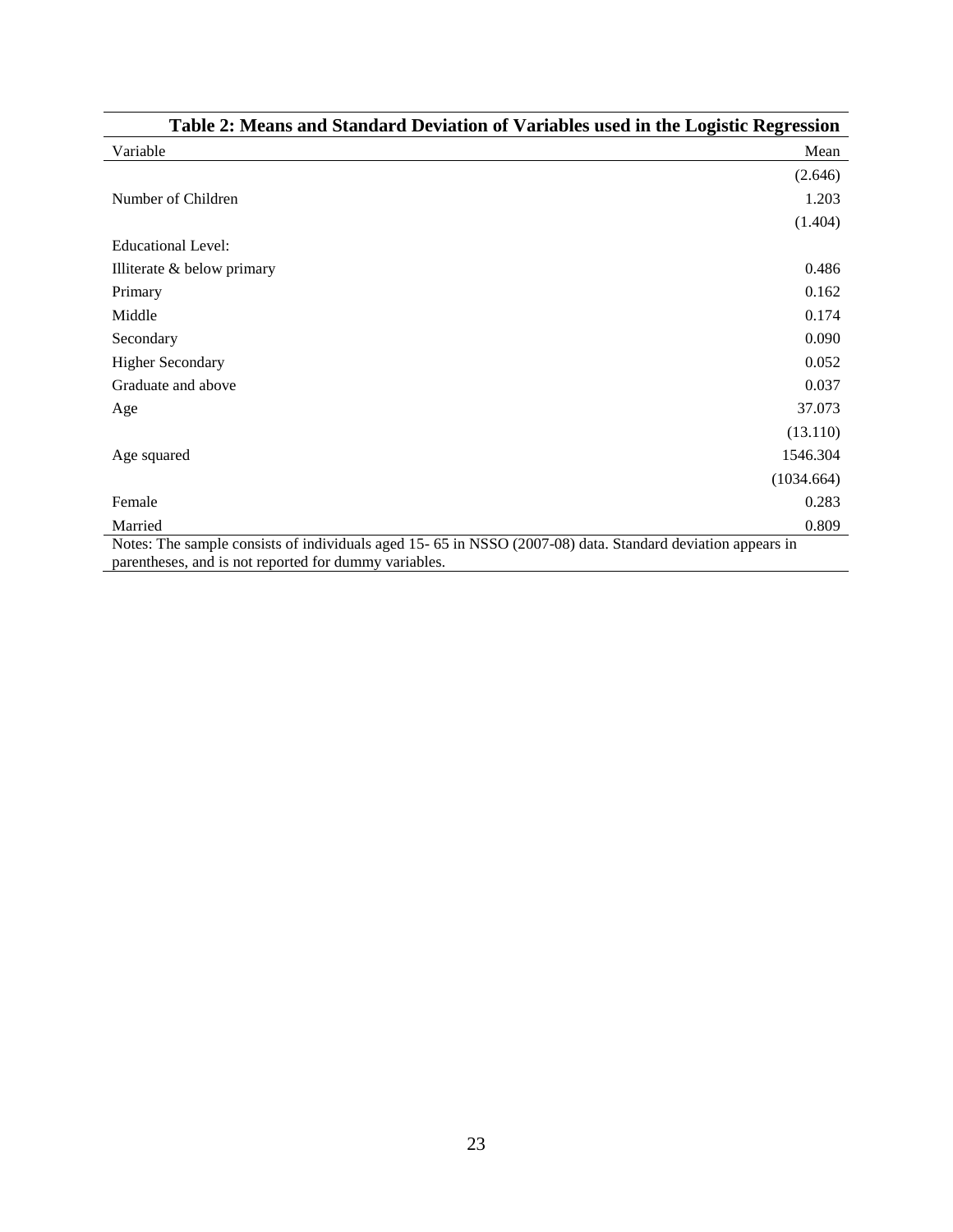| Table 3: Characteristics of Short Term Migration: Results of Logistic Regression |                   |           |              |  |  |  |
|----------------------------------------------------------------------------------|-------------------|-----------|--------------|--|--|--|
| Variable                                                                         | <b>Odds Ratio</b> | Std. Err. | t-statistics |  |  |  |
| Location Quotients (LQs):                                                        |                   |           |              |  |  |  |
| (Reference: LQ primary<1)                                                        |                   |           |              |  |  |  |
| LQ primary $>1$                                                                  | 0.931             | 0.038     | $-1.770$     |  |  |  |
| (Ref: LQ secondary $\langle 1 \rangle$                                           |                   |           |              |  |  |  |
| LQ secondary $>1$                                                                | 0.797             | 0.026     | $-6.960$     |  |  |  |
| (Ref: LQ construction<1)                                                         |                   |           |              |  |  |  |
| LQ construction>1                                                                | 1.248             | 0.034     | 8.040        |  |  |  |
| (Ref: LQ services<1)                                                             |                   |           |              |  |  |  |
| LQ services>1                                                                    | 0.757             | 0.025     | $-8.550$     |  |  |  |
| Household Type(Ref: Agriculture labour)                                          |                   |           |              |  |  |  |
| Self-employed in non-agriculture                                                 | 0.499             | 0.022     | $-15.490$    |  |  |  |
| Other labour                                                                     | 0.682             | 0.028     | $-9.370$     |  |  |  |
| Self-employed in agriculture                                                     | 0.622             | 0.024     | $-12.360$    |  |  |  |
| Others                                                                           | 0.512             | 0.029     | $-11.950$    |  |  |  |
| Land Possession Dummy( $Ref: < 0.21$ hectare)                                    |                   |           |              |  |  |  |
| 0.21 to 1 hectare                                                                | 1.315             | 0.034     | 10.440       |  |  |  |
| 1.01 to 3 hectare                                                                | 1.122             | 0.043     | 3.000        |  |  |  |
| 3.01 to 6 hectare                                                                | 0.785             | 0.065     | $-2.910$     |  |  |  |
| $> 6.01$ hectare                                                                 | 0.683             | 0.091     | $-2.860$     |  |  |  |
| Industry(Ref: Construction)                                                      |                   |           |              |  |  |  |
| Primary                                                                          | 0.251             | 0.010     | $-35.660$    |  |  |  |
| Secondary                                                                        | 0.547             | 0.024     | $-13.930$    |  |  |  |
| Services                                                                         | 0.508             | 0.021     | $-16.220$    |  |  |  |
| Occupational Skill (Ref: Skill Level 1)                                          |                   |           |              |  |  |  |
| Skill Level 2                                                                    | 0.798             | 0.023     | $-7.890$     |  |  |  |
| Skill Level 3                                                                    | 0.467             | 0.046     | $-7.770$     |  |  |  |
| Skill Level 4                                                                    | 0.430             | 0.039     | $-9.290$     |  |  |  |
| Social Group(Ref: Others)                                                        |                   |           |              |  |  |  |
| <b>Scheduled Tribe</b>                                                           | 1.461             | 0.058     | 9.540        |  |  |  |
| <b>Scheduled Caste</b>                                                           | 1.211             | 0.043     | 5.410        |  |  |  |
| <b>Other Backward Classes</b>                                                    | 1.145             | 0.036     | 4.330        |  |  |  |
| Religion(Ref: Hindus)                                                            |                   |           |              |  |  |  |
| <b>Muslims</b>                                                                   | 1.145             | 0.040     | 3.860        |  |  |  |
| Christians                                                                       | 0.857             | 0.070     | $-1.900$     |  |  |  |
| Others                                                                           | 0.993             | 0.080     | $-0.080$     |  |  |  |
| Household Size                                                                   | 0.982             | 0.005     | $-3.330$     |  |  |  |
| Number of Children                                                               | 1.058             | 0.011     | 5.640        |  |  |  |
| Educational Level(Ref: Illiterate & below primary)                               |                   |           |              |  |  |  |
| Primary                                                                          | 0.910             | 0.025     | $-3.360$     |  |  |  |
| Middle                                                                           | 0.859             | 0.025     | $-5.310$     |  |  |  |
| Secondary                                                                        | 0.775             | 0.030     | $-6.500$     |  |  |  |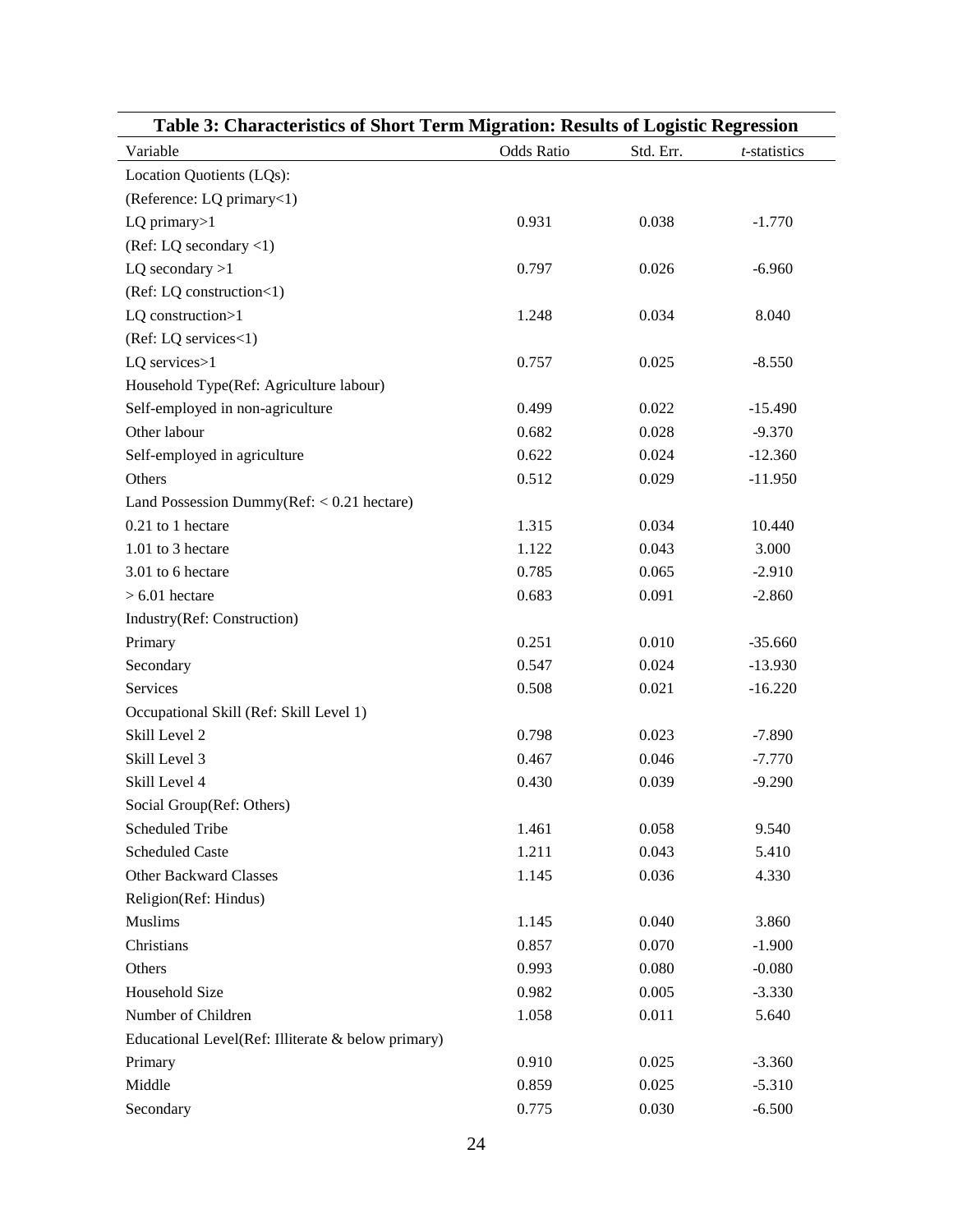| Table 3: Characteristics of Short Term Migration: Results of Logistic Regression |                   |            |                      |  |  |  |
|----------------------------------------------------------------------------------|-------------------|------------|----------------------|--|--|--|
| Variable                                                                         | <b>Odds Ratio</b> | Std. Err.  | <i>t</i> -statistics |  |  |  |
| <b>Higher Secondary</b>                                                          | 0.798             | 0.041      | $-4.420$             |  |  |  |
| Graduate                                                                         | 0.781             | 0.053      | $-3.630$             |  |  |  |
| Age                                                                              | 1.062             | 0.007      | 9.220                |  |  |  |
| Age squared                                                                      | 0.999             | 0.000      | $-16.320$            |  |  |  |
| Gender (Ref: Male)                                                               |                   |            |                      |  |  |  |
| Female                                                                           | 0.264             | 0.008      | $-41.350$            |  |  |  |
| Marital Status (Ref: Unmarried)                                                  |                   |            |                      |  |  |  |
| Married                                                                          | 0.903             | 0.030      | $-3.080$             |  |  |  |
| Constant                                                                         | 2.828             | 0.437      | 6.730                |  |  |  |
| <b>State Dummies</b>                                                             |                   | <b>Yes</b> |                      |  |  |  |
| LR chi-squared                                                                   |                   | 13995.500  |                      |  |  |  |
| Pseudo R-squared                                                                 |                   | 0.162      |                      |  |  |  |
| Observations<br>$11.1$ $1.1$<br>$\cdot$ 11<br>$c_1$ , $c_2$<br>$\sim$ $\sim$     |                   | 133147     |                      |  |  |  |

Note: The dependent variable of logit model is whether an individual is a short term migrant (value 1) or not (0). Source: Authors' computation for individuals aged 15-65 using data from NSSO (2007-08).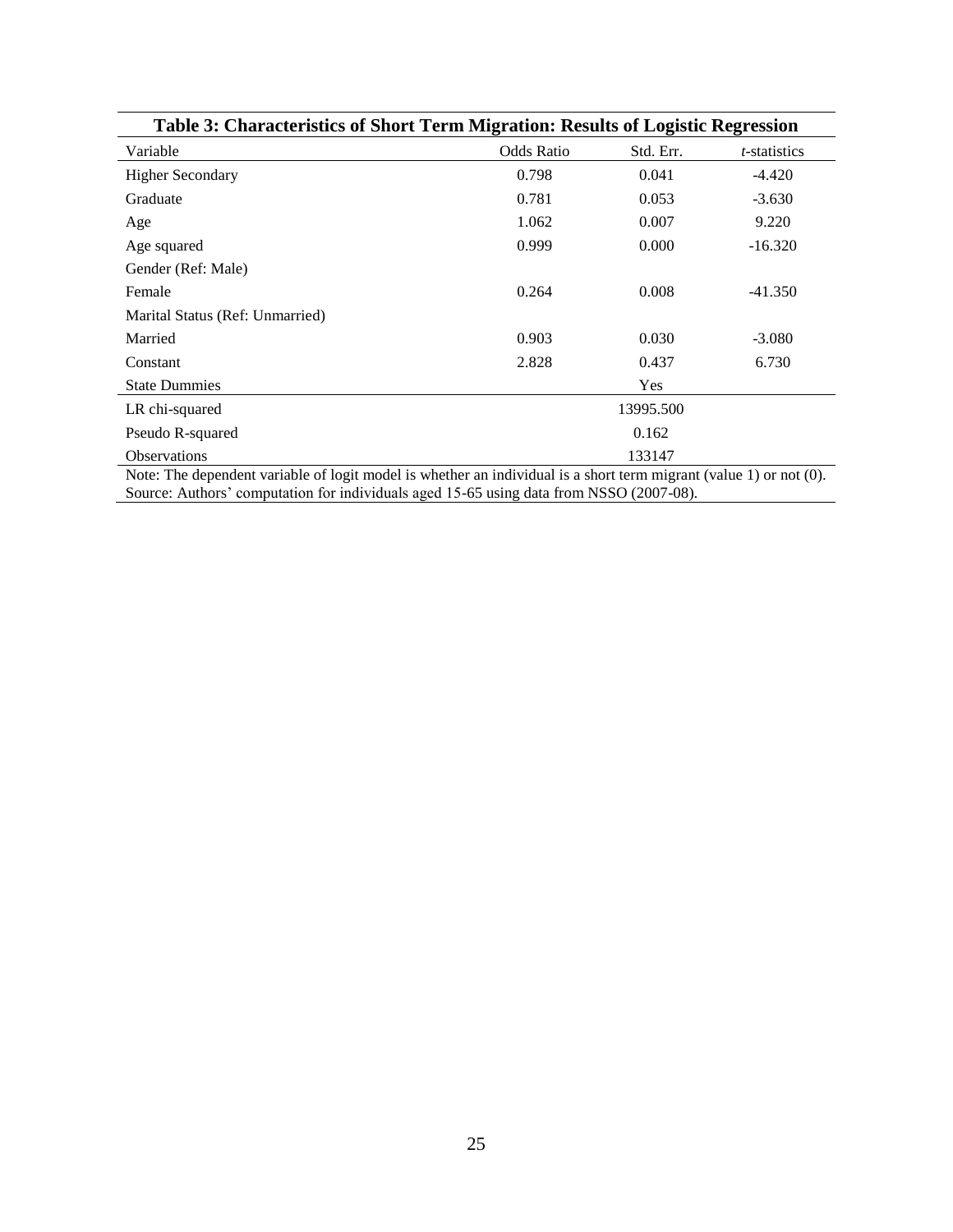| Table 4: Results of the Wage Equation- Instrumental Variable Model |             |            |  |  |  |  |
|--------------------------------------------------------------------|-------------|------------|--|--|--|--|
| Variable                                                           | Coefficient | Std. Error |  |  |  |  |
| Short term migrant                                                 | $-1.360***$ | 0.165      |  |  |  |  |
| Location Quotients (LQs):                                          |             |            |  |  |  |  |
| (Reference: LQ agriculture<1)                                      |             |            |  |  |  |  |
| LQ agriculture>1                                                   | 0.013       | 0.012      |  |  |  |  |
| (Ref: LQ manufacturing<1)                                          |             |            |  |  |  |  |
| LQ manufacturing>1                                                 | 0.000       | 0.010      |  |  |  |  |
| (Ref: LQ construction<1)                                           |             |            |  |  |  |  |
| LQ construction>1                                                  | $0.094***$  | 0.011      |  |  |  |  |
| (Ref: LQ services<1)                                               |             |            |  |  |  |  |
| LQ services>1                                                      | $-0.022*$   | 0.011      |  |  |  |  |
| Household Type (Ref: Agriculture labour)                           |             |            |  |  |  |  |
| Self-employed in non-agriculture                                   | $-0.031*$   | 0.015      |  |  |  |  |
| Other labour                                                       | $0.026*$    | 0.012      |  |  |  |  |
| Self-employed in agriculture                                       | $-0.034**$  | 0.012      |  |  |  |  |
| Others                                                             | $0.281***$  | 0.016      |  |  |  |  |
| Land Possession Dummy ( $Ref: < 0.21$ hectare)                     |             |            |  |  |  |  |
| 0.21 to 1 hectare                                                  | $0.045***$  | 0.009      |  |  |  |  |
| 1.01 to 3 hectare                                                  | $0.116***$  | 0.014      |  |  |  |  |
| 3.01 to 6 hectare                                                  | $0.182***$  | 0.032      |  |  |  |  |
| $> 6.01$ hectare                                                   | $0.366***$  | 0.056      |  |  |  |  |
| Industry (Ref: Construction)                                       |             |            |  |  |  |  |
| Agriculture                                                        | $-0.394***$ | 0.028      |  |  |  |  |
| Manufacturing                                                      | $-0.243***$ | 0.020      |  |  |  |  |
| Services                                                           | $-0.239***$ | 0.021      |  |  |  |  |
| Occupational Skill (Ref: Skill Level 1)                            |             |            |  |  |  |  |
| Skill Level 2                                                      | $0.110***$  | 0.009      |  |  |  |  |
| Skill Level 3                                                      | $0.246***$  | 0.019      |  |  |  |  |
| Skill Level 4                                                      | $0.369***$  | 0.022      |  |  |  |  |
| Social Group (Ref: Others)                                         |             |            |  |  |  |  |
| <b>ST</b>                                                          | $-0.033**$  | 0.012      |  |  |  |  |
| <b>SC</b>                                                          | $-0.038***$ | 0.010      |  |  |  |  |
| OBC                                                                | $-0.020*$   | 0.009      |  |  |  |  |
| Religion (Ref: Hindus)                                             |             |            |  |  |  |  |
| Muslims                                                            | 0.015       | 0.011      |  |  |  |  |
| Christians                                                         | 0.005       | 0.018      |  |  |  |  |
| Others                                                             | 0.015       | 0.019      |  |  |  |  |
| Household Size                                                     | $0.006***$  | 0.002      |  |  |  |  |
| Number of Children                                                 | 0.001       | 0.003      |  |  |  |  |
| Educational Level (Ref: Illiterate & below primary)                |             |            |  |  |  |  |
| Primary                                                            | $0.051***$  | 0.008      |  |  |  |  |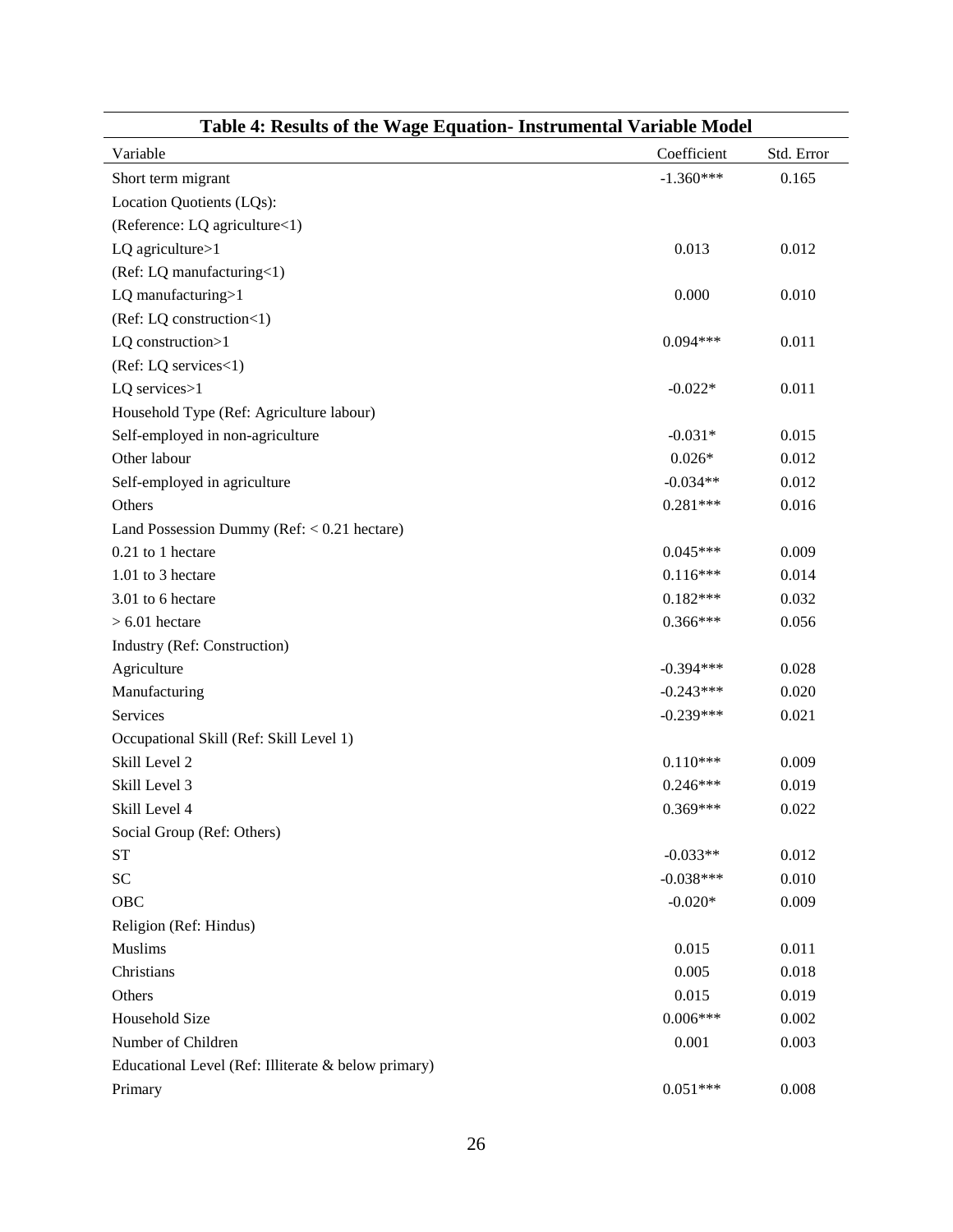| Middle                                                                                                                                                                                                                                 | $0.074***$   | 0.009 |  |  |  |
|----------------------------------------------------------------------------------------------------------------------------------------------------------------------------------------------------------------------------------------|--------------|-------|--|--|--|
| Secondary                                                                                                                                                                                                                              | $0.154***$   | 0.013 |  |  |  |
| <b>Higher Secondary</b>                                                                                                                                                                                                                | $0.319***$   | 0.016 |  |  |  |
| Graduate                                                                                                                                                                                                                               | $0.504***$   | 0.019 |  |  |  |
| Age                                                                                                                                                                                                                                    | $0.013***$   | 0.002 |  |  |  |
| Age squared                                                                                                                                                                                                                            | $-0.000$ *** | 0.000 |  |  |  |
| Gender (Ref: Male)                                                                                                                                                                                                                     |              |       |  |  |  |
| Female                                                                                                                                                                                                                                 | $-0.472***$  | 0.016 |  |  |  |
| Marital Status (Ref: Unmarried)                                                                                                                                                                                                        |              |       |  |  |  |
| Married                                                                                                                                                                                                                                | $0.061***$   | 0.010 |  |  |  |
| Constant                                                                                                                                                                                                                               | $5.336***$   | 0.095 |  |  |  |
| <b>State Dummies</b>                                                                                                                                                                                                                   | Yes          |       |  |  |  |
| Number of observations                                                                                                                                                                                                                 | 55632        |       |  |  |  |
| R-squared or centered R-squared                                                                                                                                                                                                        | 0.012        |       |  |  |  |
| Over-identification test: Sargan test                                                                                                                                                                                                  | 0.460        |       |  |  |  |
| p-value: Sargan statistic                                                                                                                                                                                                              | 0.498        |       |  |  |  |
| Endogeneity test $(H_0:$ The variable is exogenous)                                                                                                                                                                                    | 166.052      |       |  |  |  |
| p-value: Endogeneity test                                                                                                                                                                                                              | 0.000        |       |  |  |  |
| Under identification test: Anderson canonical correlation LM statistic                                                                                                                                                                 | 140.744      |       |  |  |  |
| Chi-squared p-value: Under identification test                                                                                                                                                                                         | 0.000        |       |  |  |  |
| Weak identification test: Cragg-Donald Wald F-statistic<br>70.459                                                                                                                                                                      |              |       |  |  |  |
| Notes: The dependent variable is the natural logarithm of daily wages in Indian rupees. *, **, *** indicate<br>significance levels at 10, 5 and 1% levels of significance, respectively. Instrumented variables regression results are |              |       |  |  |  |

generated using the Baum *et al*. (2003), ivreg2.ado programme for Stata. Source: Authors' computation for individuals aged 15-65 using data from NSSO (2007-08).

.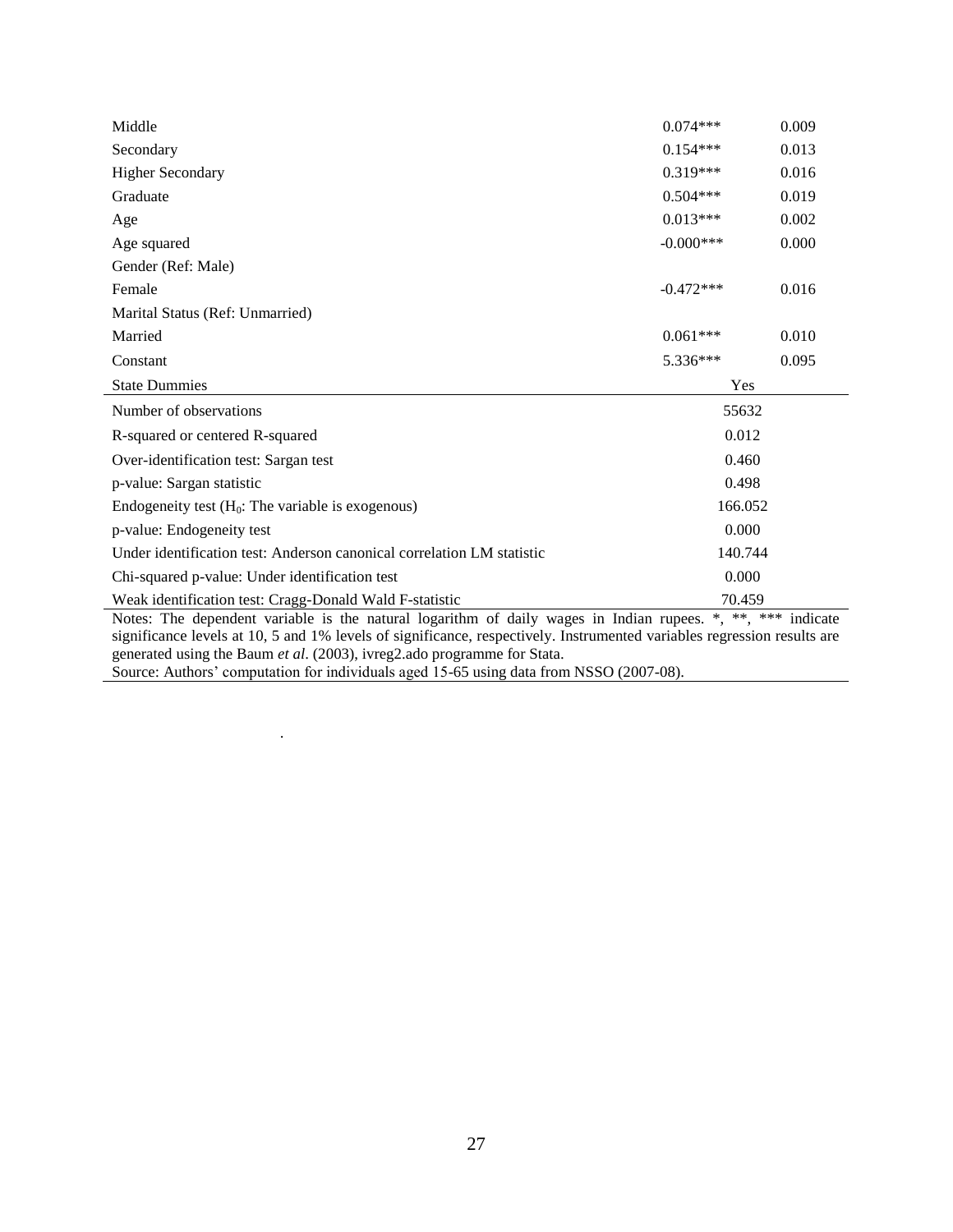| <b>Table 5: Transition Matrix: Rural India</b>      |       |       |       |       |  |  |  |
|-----------------------------------------------------|-------|-------|-------|-------|--|--|--|
| Industry of work when working as short term migrant |       |       |       |       |  |  |  |
| Industry of work (usual status)                     | P     | S     | C     |       |  |  |  |
| Primary (P)                                         | 37.92 | 14.41 | 35.84 | 11.83 |  |  |  |
| Secondary $(S)$                                     | 6.36  | 85.35 | 5.77  | 2.51  |  |  |  |
| Construction $(C)$                                  | 3.43  | 3.13  | 91.39 | 2.05  |  |  |  |
| Services (T)                                        | 4.65  | 5.97  | 9.99  | 79.39 |  |  |  |
| Note: Each row adds up to 100.                      |       |       |       |       |  |  |  |

Source: Authors' computation for individuals aged 15-65 using data from NSSO (2007-08).

| <b>Table 6: Mobility Measures</b>                                       |       |       |  |  |  |  |
|-------------------------------------------------------------------------|-------|-------|--|--|--|--|
| <b>State</b>                                                            | $M_1$ | $M_2$ |  |  |  |  |
| Andhra Pradesh                                                          | 0.153 | 0.092 |  |  |  |  |
| Assam                                                                   | 0.233 | 0.214 |  |  |  |  |
| <b>Bihar</b>                                                            | 0.300 | 0.177 |  |  |  |  |
| Chhattisgarh                                                            | 0.237 | 0.153 |  |  |  |  |
| Gujarat                                                                 | 0.226 | 0.133 |  |  |  |  |
| Haryana                                                                 | 0.129 | 0.079 |  |  |  |  |
| <b>Himachal Pradesh</b>                                                 | 0.322 | 0.177 |  |  |  |  |
| Jammu & Kashmir                                                         | 0.303 | 0.223 |  |  |  |  |
| Jharkhand                                                               | 0.349 | 0.185 |  |  |  |  |
| Karnataka                                                               | 0.335 | 0.189 |  |  |  |  |
| Kerala                                                                  | 0.171 | 0.101 |  |  |  |  |
| Madhya Pradesh                                                          | 0.327 | 0.167 |  |  |  |  |
| Maharashtra                                                             | 0.244 | 0.119 |  |  |  |  |
| Orissa                                                                  | 0.406 | 0.207 |  |  |  |  |
| Punjab                                                                  | 0.056 | 0.025 |  |  |  |  |
| Rajasthan                                                               | 0.236 | 0.156 |  |  |  |  |
| <b>Tamil Nadu</b>                                                       | 0.218 | 0.139 |  |  |  |  |
| Uttar Pradesh                                                           | 0.338 | 0.199 |  |  |  |  |
| Uttarakhand                                                             | 0.490 | 0.316 |  |  |  |  |
| West Bengal                                                             | 0.259 | 0.147 |  |  |  |  |
| Rural India                                                             | 0.265 | 0.156 |  |  |  |  |
| Note: $M_1$ and $M_2$ are measures of mobility. Please see section 6.2. |       |       |  |  |  |  |

28